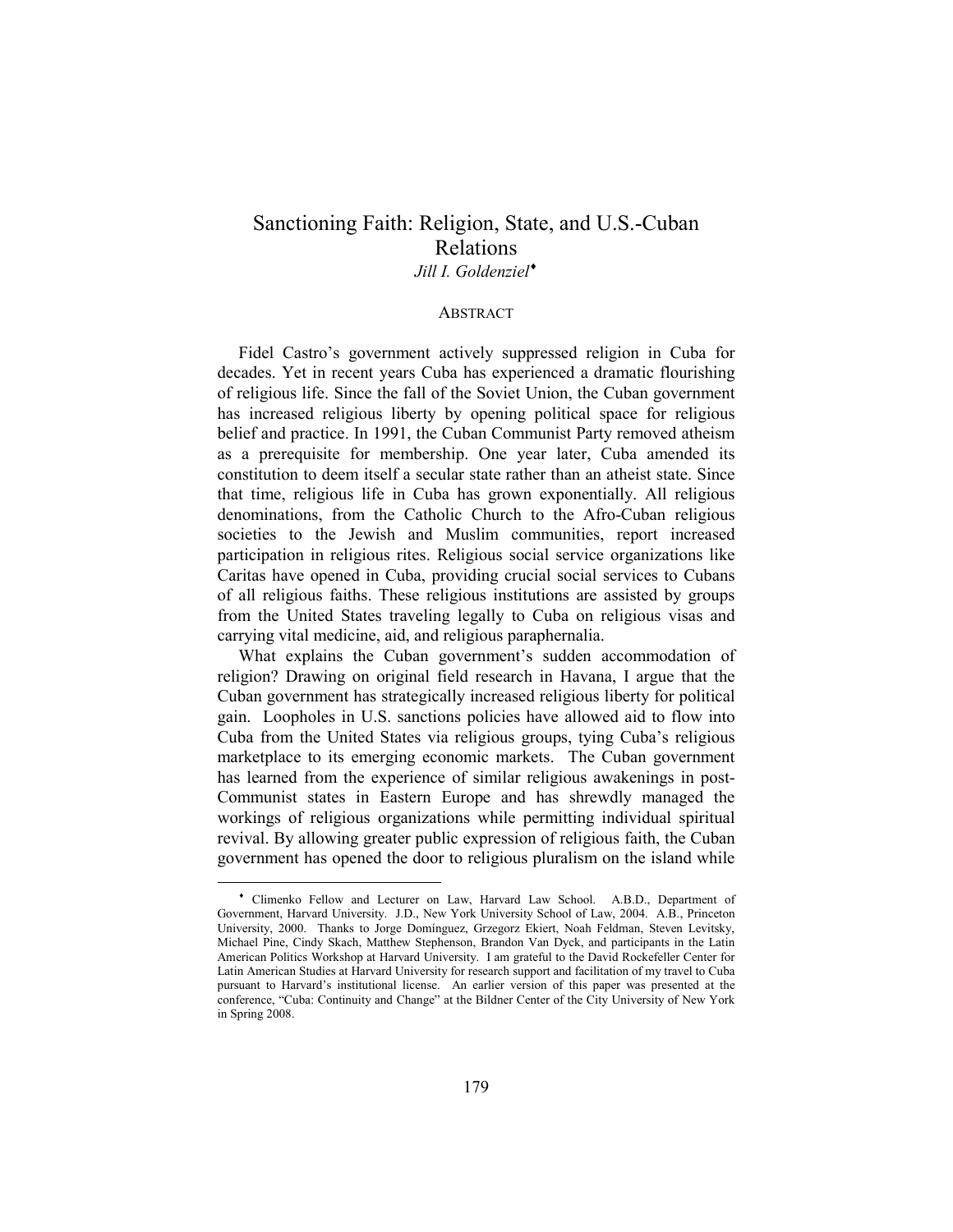closely monitoring religious groups to prevent political opposition. As the Obama Administration has already begun to ease U.S. sanctions on Cuba, these recent changes in Cuban law may allow the U.S. to promote political change in Cuba through religious civil society institutions

| I. INTRODUCTION                                                 | 180 |
|-----------------------------------------------------------------|-----|
| II. RELIGIOUS LIBERTY FOR ECONOMIC GAIN                         | 181 |
| A. Religion Before the Revolution                               | 182 |
| B. Anti-Catholicism, Religion and the Early Revolutionary Years | 184 |
| III. "THE OPENING" OF 1991: RELIGIOUS FREEDOM MEETS ECONOMIC    |     |
| <b>NEED</b>                                                     | 191 |
| IV. WHY THE OPENING?                                            | 193 |
| V. THE PUZZLE OF RELIGIOUS PLURALISM IN CUBA                    | 195 |
| A. Impact of the Opening on Catholicism                         | 196 |
| B. Impact of the Opening on Protestant Denominations            | 200 |
| C. Impact of the Opening on Afro-Cuban Religions                | 201 |
| D. Impact of the Opening on Other Religions                     | 204 |
| VI. THE COSTS OF RELIGIOUS LIBERTY                              | 205 |
| VII. CONCLUSION: DEMOCRACY AT THE RELIGIOUS MARKETPLACE?        | 208 |

#### I. INTRODUCTION

The Cuban Revolution drastically impacted the relationship between Cubans and organized religion. Fidel Castro's government actively suppressed religious life for decades and silenced the oppositional voices of religious groups, particularly the Catholic Church. Yet in recent years Cuba has experienced a dramatic growth in its public religious life. Since the fall of the Soviet Union, the Cuban government has increasingly opened space for religious belief and practice. In 1991, the Cuban Communist Party removed atheism as a prerequisite for membership. The next year, Cuba amended its constitution and pronounced itself a secular state rather than an atheist state. Since that time, religious denominations popular before the revolution, such as Catholicism, Afro-Cuban religions, and Judaism, have experienced a renaissance. Religious groups new to Cuba, such as Buddhism<sup>1</sup> and Russian Orthodoxy,<sup>2</sup> have also emerged on the island. These religious groups provide spiritual and material

<sup>&</sup>lt;sup>1</sup> The Spirit of Cuba, http://www.sgiquarterly.org/border2007Apr-1.html (last visited Sept. 16, 2009).

 $2^{2}$  Cuba's First Russian Orthodox Cathedral Opens, ABC NEWS, Oct. 19, 2008, available at http://abcnews.go.com/International/wireStory?id=6066825 (last visited Sept. 14, 2009).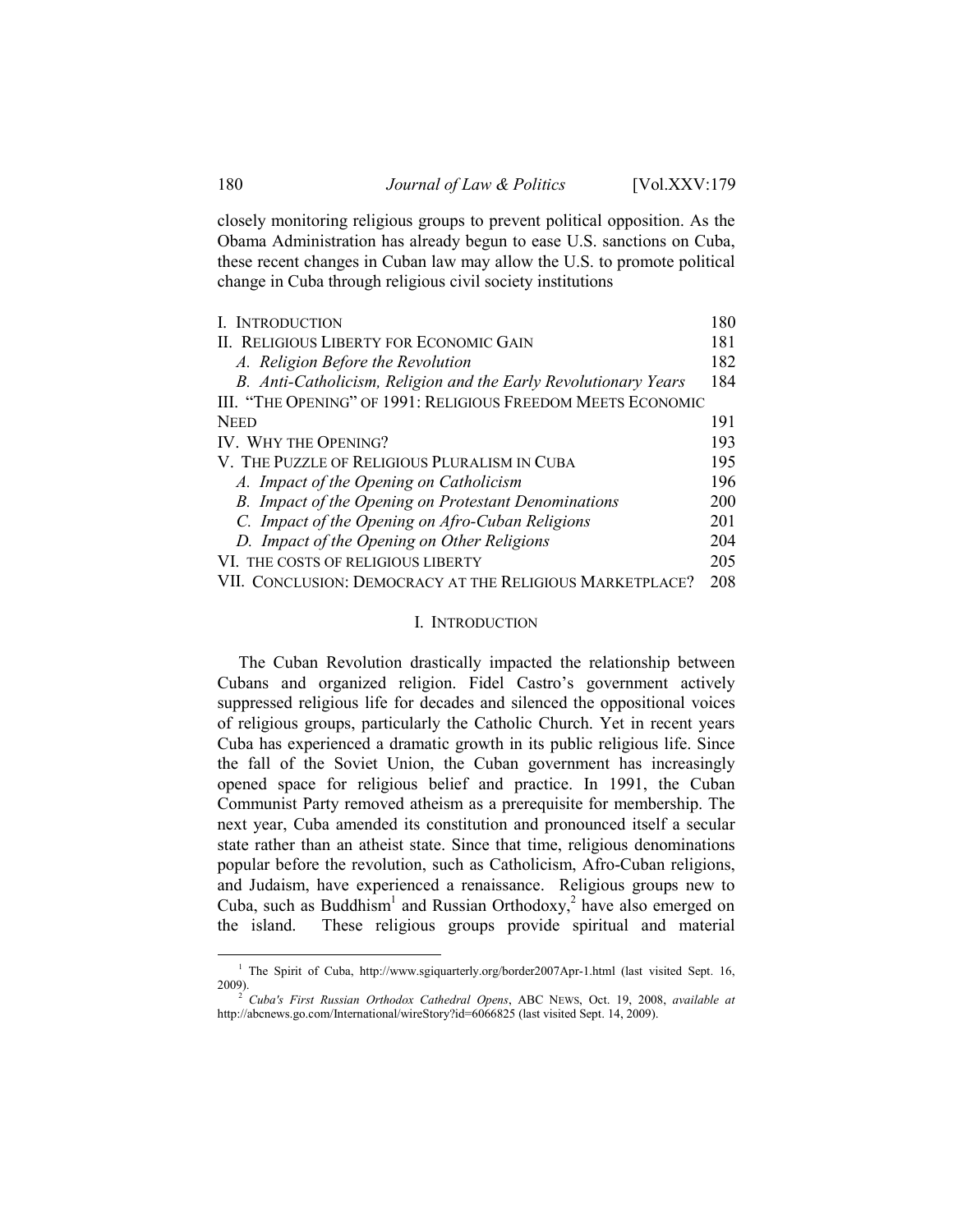$\overline{a}$ 

sustenance to Cubans, often assisted by groups from the United States who obtain religious visas to travel to Cuba from the Office of Foreign Assets Control.

What suddenly motivates an atheist state to tolerate religion? In this paper, I argue that Cuba changed its constitution to exploit U.S. regulations that allow economic aid to flow into the island via religious groups. While seemingly increasing constitutional freedoms, the Cuban government has actually used religion to increase its own political strength. By softening its anti-religious stance, the Cuban government has opened its tightly controlled spiritual and economic marketplaces in the wake of its economic crisis caused by the collapse of the Soviet Union. At the same time, the Cuban state has bolstered its own power by stifling political opposition by religious groups, thus countering the feared ideological influence that accompanies U.S. co-religionists beyond the embargo.

Due to political tensions between Cuba and the United States, recent academic scholarship on religion and politics in Cuba is scarce. The difficulty of obtaining research permits and the lack of academic libraries, Internet access, and other basic elements of research infrastructure make social science research in Cuba prohibitive for many. A grant from the David Rockefeller Center for Latin American Studies at Harvard University enabled me to conduct original field research in Havana in 2007 and 2008 for this project, including qualitative interviews with religious, political, and academic figures in Cuba and access to documents previously unavailable in the United States. To protect those who assisted in my research, some names of interviewees have been withheld.

# II. RELIGIOUS LIBERTY FOR ECONOMIC GAIN

Why would a socialist government suddenly open itself to a greater degree of religious freedom? In his recent book, The Political Origins of Religious Liberty, Anthony Gill presents an economic framework for understanding the relationship between religion and state.<sup>3</sup> Gill describes religious organizations as "firms" that produce and distribute religious "goods." These firms compete for members and resources in a religious marketplace, each seeking to spread their religious message to as many followers as possible. Religious liberty, or religious freedom, represents the degree to which the government regulates this marketplace.<sup>4</sup> Gill

<sup>&</sup>lt;sup>3</sup> ANTHONY GILL, THE POLITICAL ORIGINS OF RELIGIOUS LIBERTY (2008).

<sup>&</sup>lt;sup>4</sup> See ANTHONY GILL, RENDERING UNTO CAESAR: THE CATHOLIC CHURCH AND THE STATE IN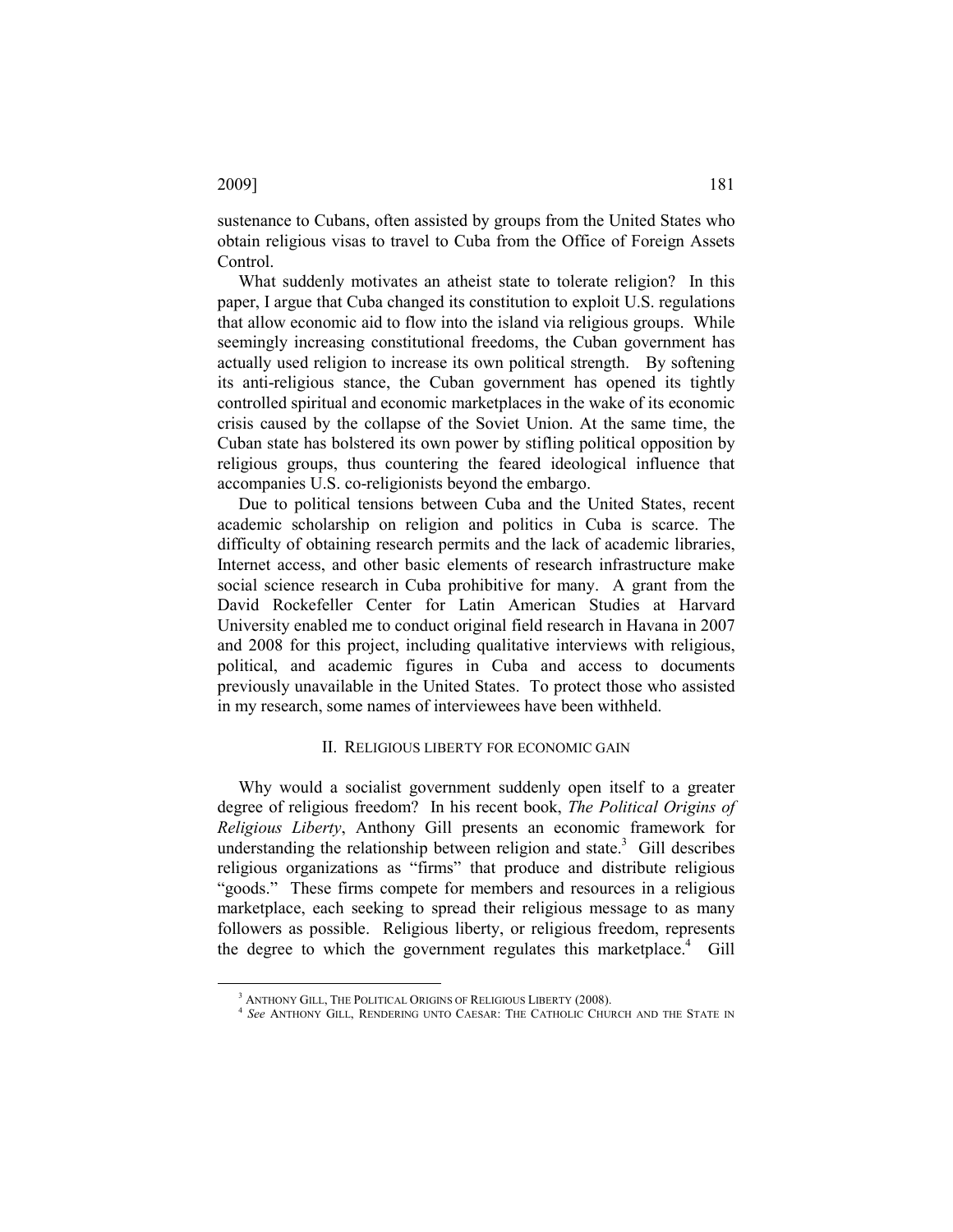posits that in an environment where no single religion commands a majority market share, all denominations will prefer religious liberty. The presence of competing denominations where none of them has hegemonic dominance will reduce the bargaining leverage of any one particular group. Gill posits that the behavior of politicians who manage religious liberty is governed by five primary incentives.<sup>5</sup> Politicians are interested in 1) maintaining power, 2) maximizing government revenue, 3) promoting economic growth, 4) minimizing civil unrest, and 5) minimizing the cost of ruling. If these goals are hindered by restricting religious liberty, the state will liberalize religious regulation by making a legal or constitutional change.

The Cuban government's behavior fits this economic framework. The government changed its constitution to deregulate religious liberty at a time when doing so would help it maintain power and maximize revenue. Unlike earlier periods when the Government needed to suppress religion to maintain its political power, the Cuban Government seized the opportunity to use religion as a spiritual and economic outlet for political dissent.

## A. Religion Before the Revolution

At the time of the Revolution, the Cuban government was most concerned with suppressing Catholicism and Afro-Cuban religions, which together form a core part of Cuban national identity. Before the Revolution,<sup>6</sup> the Cuban Church was weaker than others in Latin America.<sup>7</sup> While the Church elsewhere in Latin America enjoyed broad support from various classes of society, the Cuban Church was highly reliant on an elite core within Cuba as well as support from abroad.<sup>8</sup> Estimates vary as to the percentage of the Cuban population that professed Catholicism in the 1950s. Official Church statistics state that the nominal Catholic population was 70-75% of the total population before the Revolution and experienced a significant decline thereafter. $9$  In 1955, Cuba had 680 priests, 125 of

 $\overline{a}$ 

 $^{9}$  *Id.* at 162.

LATIN AMERICA (1998).

 $<sup>5</sup>$  GILL, *supra* n. 4, at 6.</sup>

<sup>&</sup>lt;sup>6</sup> I use the term "Revolution" according to its common meaning in Cuba and in political science literature about Cuba. The Revolution refers to the events which brought Fidel Castro and his socialist government to power in 1959 and also to the ongoing programs of that Revolutionary government, now led by Raúl Castro.

<sup>7</sup> On the history of the Catholic Church in Latin America, see Jean Daudelin & W.E. Hewitt, Churches and Politics in Latin America: Catholicism at the Crossroads, 16 THIRD WORLD Q. 221 (1995).

<sup>&</sup>lt;sup>8</sup> Margaret E. Crahan, Salvation through Christ or Marx: Religion in Revolutionary Cuba, 21 J. INTERAMERICAN STUD. AND WORLD AFFAIRS (SPECIAL ISSUE) 156, 161 (1979).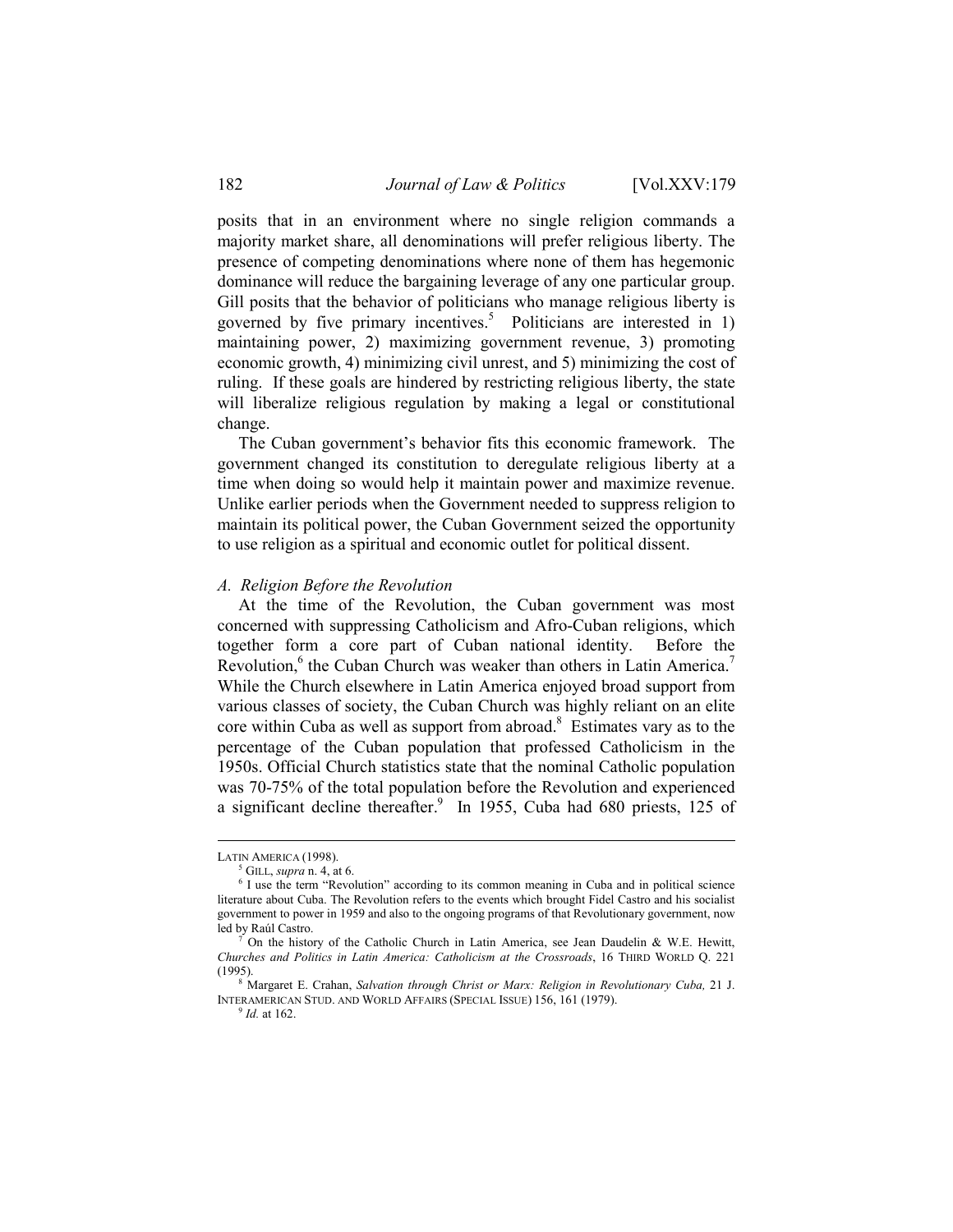whom were Cuban, and 1872 nuns, 556 of whom were Cuban.<sup>10</sup> These clergy members were spread unevenly throughout the island and clustered in urban areas.<sup>11</sup> In a 1954 survey conducted by the Catholic Association of the University, 24% of those sampled declared that they attended religious services regularly, a claim contradicted by lower attendance records in rural areas.<sup>12</sup> Identification with Catholicism by Cubans in rural areas was much lower. In 1957, the Church's own survey reported that only 52.1% of the rural population identified as Catholic.<sup>13</sup> 41.4% of rural Cubans reported that they had no definite religion, and 88.8% of declared Catholics never attended mass. In 1960, 20% of the Cuban population claimed to have no religion at all.<sup>14</sup>

Yet support for the Catholic Church in Cuba may be understated due to the Church's complex relationship with Afro-Cuban religions. These religions, such as Santería and Regla de Ocha, originated in the religious practices of Nigeria, Angola, and the Congo and arrived in Cuba along with slavery.<sup>15</sup> As slave religions, they were excluded from societal discourse, and practicing them remained illegal even after slavery was abolished. Because these religions developed in secret, they did not build houses of worship but instead operated through temples in individual homes and through secret societies such as Abakuá. Over time, Afro-Cuban religions syncretized African gods with Catholic saints and adopted the rituals of marriage and baptism within the Catholic Church. The lack of institutionalization, the secretive nature of these groups, and their syncretic nature make accurate data on these religions impossible to obtain. However, Afro-Cuban religious practices were part of the fabric of Cuban society long before the Revolution, and their individualist spiritual nature likely provided competition for other, more institutionalized religious systems such as the Catholic Church.

<sup>10</sup> AURELIO ALONSO TEJADA, IGLESIA Y POLÍTICA EN CUBA (2002).

<sup>&</sup>lt;sup>11</sup> Margaret E. Crahan, *Cuba: Religion and Revolutionary Institutionalization*, 17 J. LATIN AM. STUD. 319, 321 (1985).

 $12$  Aurelio Alonso, Relations Between the Catholic Church and the Cuban Government as of 2003, in CHANGES IN CUBAN SOCIETY SINCE THE NINETIES, WOODROW WILSON CENTER PAPERS ON THE AMERICAS 15, 243 (2005).

 $13$  ALONSO, *supra* n. 11, at 3.

<sup>14</sup> Crahan, supra n. 12, at 321.

<sup>&</sup>lt;sup>15</sup> See Stephen D. Glazier, New World African Ritual: Genuine and Spurious, 35 J. SCI. STUDY OF RELIGION 420 (1996); Harry G. Lefever, When the Saints Go Riding in: Santeria in Cuba and the United States, 35 J. SCI. STUDY OF RELIGION 318 (2006); Ivor Miller, A Secret Society Goes Public: The Relationship between Abakuá and Cuban Popular Culture, 43 AFR. STUD. REV. 161 (2000); Lawrence L. Smallwood, Jr., African Cultural Dimensions in Cuba, 6 J. BLACK STUD. 191 (1975).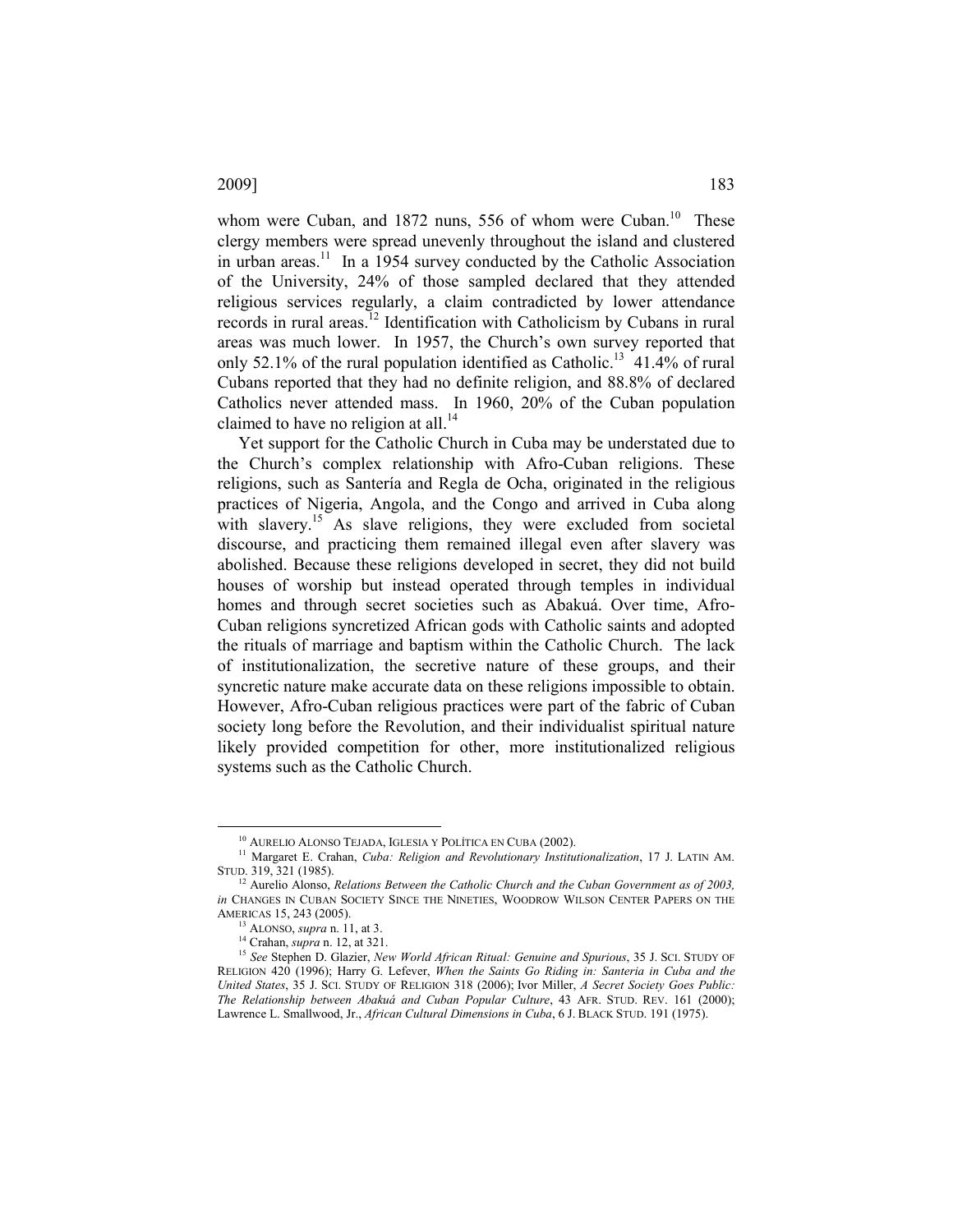A small but growing group of Protestants presented an additional challenge for the new atheist Revolutionary government. In 1958, Protestants claimed 150,000 to 250,000 adherents, or about 6% of the population.<sup>16</sup> This represented substantial growth from a 1940 estimate of 40,000 to 50,000.<sup>17</sup> Cuban Protestant groups maintained close ties with their denominational counterparts in the U.S. and relied heavily upon them for financial support.<sup>18</sup> Noting trends of Protestant growth elsewhere in Latin America<sup>19</sup> and Protestant dependence on the U.S., the Revolutionary government thus viewed Protestantism as a potential source of opposition to be dismantled or co-opted.

Thus, religious groups, with their transnational networks, vast resources, and opposition to Communism, posed an ideological threat to Fidel Castro's regime. In the early years of the Revolution, the Castro government sought to regulate religion to maintain its hegemony.

#### B. Anti-Catholicism, Religion and the Early Revolutionary Years

Fidel Castro's 1959 declaration that the Cuban Revolution would be socialist posed an ideological and material challenge to religious groups. Religious adherents were forced to choose publicly between religion and material sustenance, as religious believers of all faiths were barred from Communist party membership and from participation in certain professions. The lack of strength of institutionalized religion described above may partially explain why religious ideology was unable to compete with Marxist ideology when the Revolution began, particularly in rural areas. Religious groups also suffered from emigration of their elites, missionaries, and clergy members. In 1961, the Cuban government exiled 130 priests, and hundreds more fled, leaving only 220 on the island by 1965.<sup>20</sup> In addition, other Catholic elites fled the island for the U.S. or Spain, draining the Church of vital resources.<sup>21</sup> Protestant elites and clergy also left the country, causing a plummet in participation and even a closing

<sup>&</sup>lt;sup>16</sup> Crahan, *supra* n. 9, at 163; *see also* Jorge Ramirez Calzadilla, *Religion, Cultura, y Sociedad in Cuba*, PAPERS: REVISTA DE SOCIOLOGÍA, *available at* SOCIOLOGÍA, available at http://dialnet.unirioja.es/servlet/articulo?codigo=45600.

 $17$  Crahan, supra n. 9, at 163.

<sup>&</sup>lt;sup>18</sup> THERON CORSE, PROTESTANTS, REVOLUTION, AND THE CUBA-U.S. BOND (2007).

<sup>&</sup>lt;sup>19</sup> See generally DAVID STOLL, IS LATIN AMERICA TURNING PROTESTANT? THE POLITICS OF EVANGELICAL GROWTH (1991); Daniel H. Levine, The Future of Christianity in Latin America, 41 J. LATIN AM. STUD. 121 (2009).

<sup>&</sup>lt;sup>20</sup> Crahan 1985 at 322; see also Corse, supra n. 19, at 98; JOHN M. KIRK, BETWEEN GOD AND PARTY: RELIGION AND POLITICS IN REVOLUTIONARY CUBA 98 (1989); ABEL R. CASTRO FIGUREROA, LAS RELIGIONES EN CUBA: UN RECORRIDO POR LA REVOLUCION 36 (2008).

 $21$  Crahan, *supra* n. 9, at 173.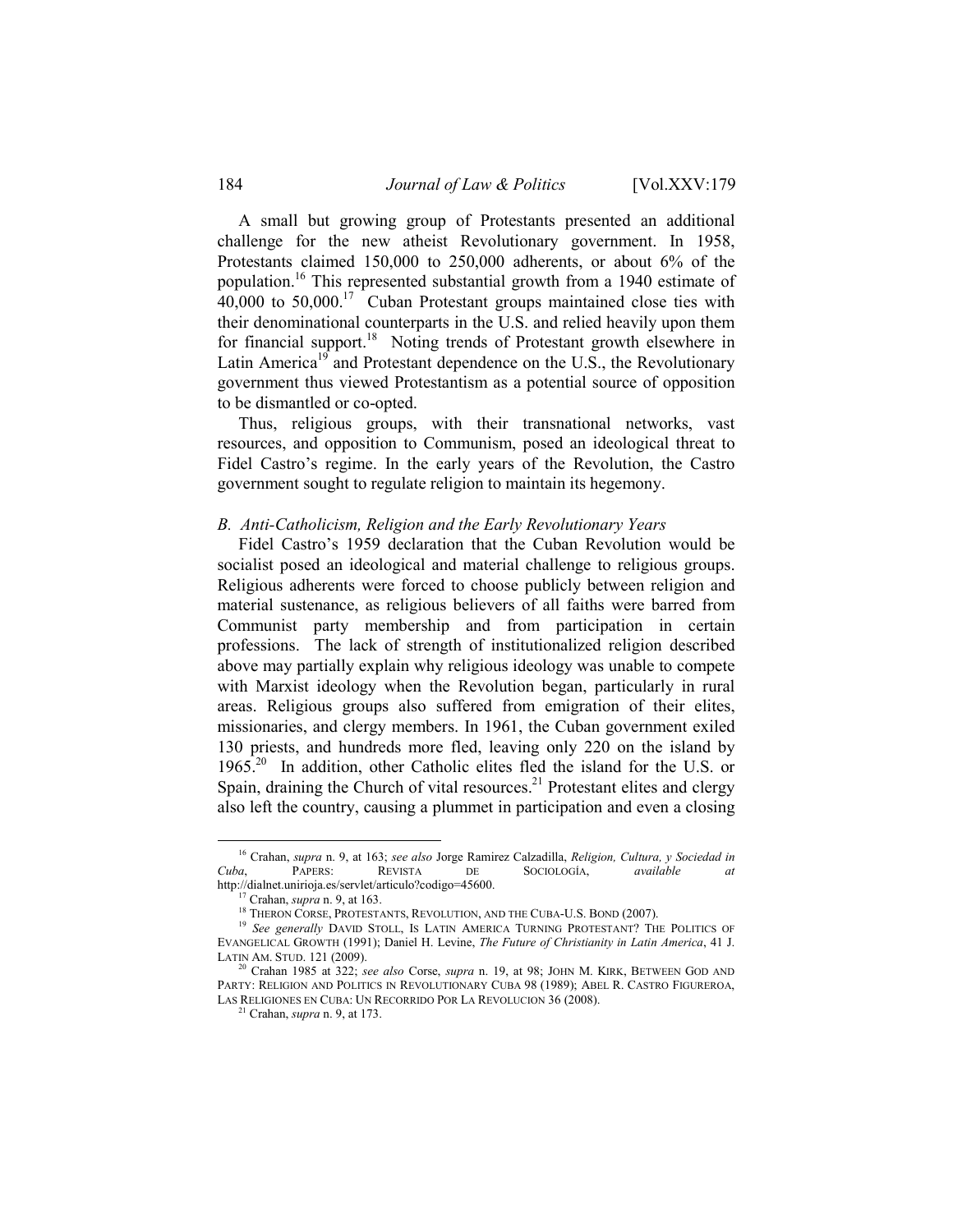of the Lutheran Church in Cuba. 95% of the Jewish population left the island, radically diminishing that community. $^{22}$ 

Of all religious faiths, the Revolution had the most profound impact on the Catholic Church. The Revolution separated the Catholic Church completely from the state, distinguishing Cuba from many other Latin American countries, where the church maintained links to the state apparatus. The Church and the government feuded openly in the early years of the Revolution.<sup>23</sup> The Church espoused anti-Marxist ideology, and the Cuban government took action to marginalize the Church. Through the Agrarian Reforms, from 1959 through 1964, the government nationalized Church property and stripped it of its schools, thus depriving it of its most influential means of engendering continuing support.<sup>24</sup> In the same year, the government distributed anti-Catholic propaganda and imprisoned numerous Catholics for counterrevolutionary activity, which served to silence many other Cuban Catholics.

Catholicism thus developed a negative official reputation in Cuba. Isolated from the rest of the world by Cuban policies and the U.S. embargo, $25$  the Cuban Church was not impacted by Vatican II and remained very conservative, losing touch with the Cuban population.<sup>26</sup> By 1963 relations between the Church and the government had thawed enough for some clergy and missionaries to return. The Church subsequently became a place of refuge for those opposed to the Revolution, which was frowned upon by the Cuban government.<sup>27</sup>

Besides offering refuge to political dissenters, the Church remained largely uninvolved in political affairs between  $1969$  and  $1978<sup>28</sup>$ . The state slowly began to make overtures toward the Catholic Church to test its oppositional strength. Fidel Castro began to speak positively of the role of Catholics in revolutions elsewhere in Latin America, including Nicaragua,

 $\overline{a}$ 

## 2009] 185

<sup>22</sup> RUTH BEHAR, AN ISLAND CALLED HOME: RETURNING TO JEWISH CUBA (2007).

<sup>&</sup>lt;sup>23</sup> Crahan, supra n. 9; J.C. Super, Interpretations of Church and State in Cuba, 1959-1961, 89 CATHOLIC HISTORICAL REVIEW 511–529 (July 2003).

 $4$  ALONSO, supra n. 13; Crahan, supra n. 9, at 328.

<sup>&</sup>lt;sup>25</sup> The U.S. embargo against Cuba is the longest trade embargo in modern history. Patrick Jude Haney & Mark Vanderbush, THE CUBAN EMBARGO: THE DOMESTIC POLITICS OF AN AMERICAN FOREIGN POLICY 262 (2005).

Crahan, supra n. 9, at 319.

<sup>&</sup>lt;sup>27</sup> Id., at 328; Interview with Pastor Adolfo Ham, Protestant Minister & Past President of the Council of Churches, in Havana, Cuba, (Jan. 27, 2008).

 $28$  Kirk, supra n. 21, at 127-43; Thomas E. Quigley, The Catholic Church and Cuba's International Ties, in RELIGION, SOCIETY, AND CULTURE: THE CASE OF CUBA, Woodrow Wilson Center Reports on the Americas Paper #9, at 94-96 (2003); RAÚL GOMEZ TERTO, THE CHURCH AND SOCIALISM IN CUBA 37-101 (1988).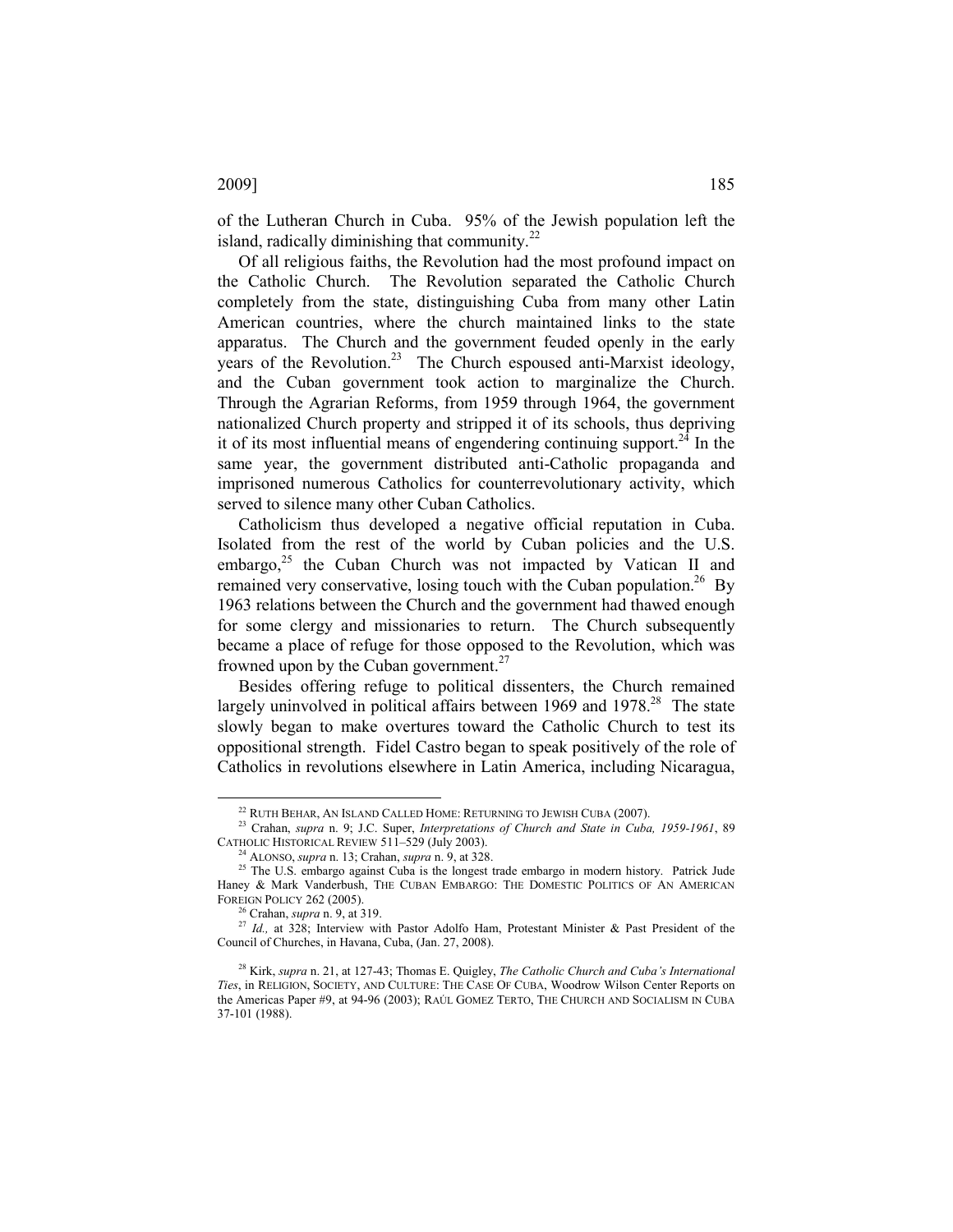Chile, and Columbia.<sup>29</sup> Castro met with Catholic revolutionaries abroad, and appeared to signal a willingness to cultivate a progressive Catholicism at home to increase Cuba's international influence. $30$  The Church, in turn, responded positively to progressive social initiatives by the government throughout the  $1970s$ <sup>31</sup>

Even while making these overtures toward the Church, the government formalized its separation from the church by legally proscribing the Church from political opposition.<sup>32</sup> Article 54 of the 1975 Cuban Constitution made it illegal to oppose one's faith or religious belief to the Revolution.<sup>33</sup> Subsequent party Congresses affirmed these principles, as well as the party's intent to separate the Church from the Cuban education system.<sup>34</sup>

According to religious historian Margaret Crahan, Catholics reacted positively to the amendment's clarification of the relationship between the Church and the state. $35$  Sensing an opportunity for improved relations, the Communist Party began to stress the lack of conflict between religion and party principles in its official statements. In 1975, 1978, and 1980, for example, while denouncing religion as antithetical to Marxist principles, the Communist Party Congresses affirmed the right to freedom of conscience and explicitly commended Christian participation in national liberation movements elsewhere in Latin America.<sup>36</sup>

Due to continued discrimination against religious believers,  $37$  religion remained a secret, private matter in Cuban society. People rarely spoke or wrote publicly about religion, and when they did, religion was usually presented in negative terms.<sup>38</sup> In 1985, Fidel Castro granted a series of interviews with Frei Betto, a Brazilian Dominican priest and journalist. In those interviews, Fidel spoke positively of Catholicism in public for the first time.<sup>39</sup> To have the Cuban socialist leader speak about religion at all –

<sup>&</sup>lt;sup>29</sup> ALONSO, *supra* n. 11, at 14-15.

 $30$  Id.

 $31$  Id.; Kirk, *supra* n. 21, at 127-43.

<sup>&</sup>lt;sup>32</sup> Crahan, *supra* n. 9, at 333.

<sup>&</sup>lt;sup>33</sup> CUBAN CONSTITUTION OF 1975 art. 54.

<sup>34</sup> Crahan, supra n. 9, at 333.

 $^{35}$   $\emph{Id.}$ 

<sup>36</sup> Plataforma Programática del Partido Comunista de Cuba, Comité Central del Partido Comunisto de Cuba, Havana, 1976; Margaret Crahan, Cuba: Religion and Revolutionary Institutionalization, 17 J. LATIN AMER. STUD. 2, at 12.

 $37$  See, e.g., Castro to Investigate Reports of Religious Discrimination, THE ASSOCIATED PRESS, January 25, 1985.

<sup>&</sup>lt;sup>38</sup> Interview with Father Carlos Manuel Céspedes, Vicar of Havana, in Havana, Cuba (Jan. 22, 2008) [hereinafter Céspedes interview].

Cristian Bofill, Castro Asks Cooperation with Catholic Church, UNITED PRESS INT'L, Oct.10, 1985; Alan Riding, God and Man in Latin America, N.Y. TIMES, June 14, 1987, at 15; Jenny Morgan, Third World Review: Mystic and Marxist/President Castro and the Cuban Church, THE GUARDIAN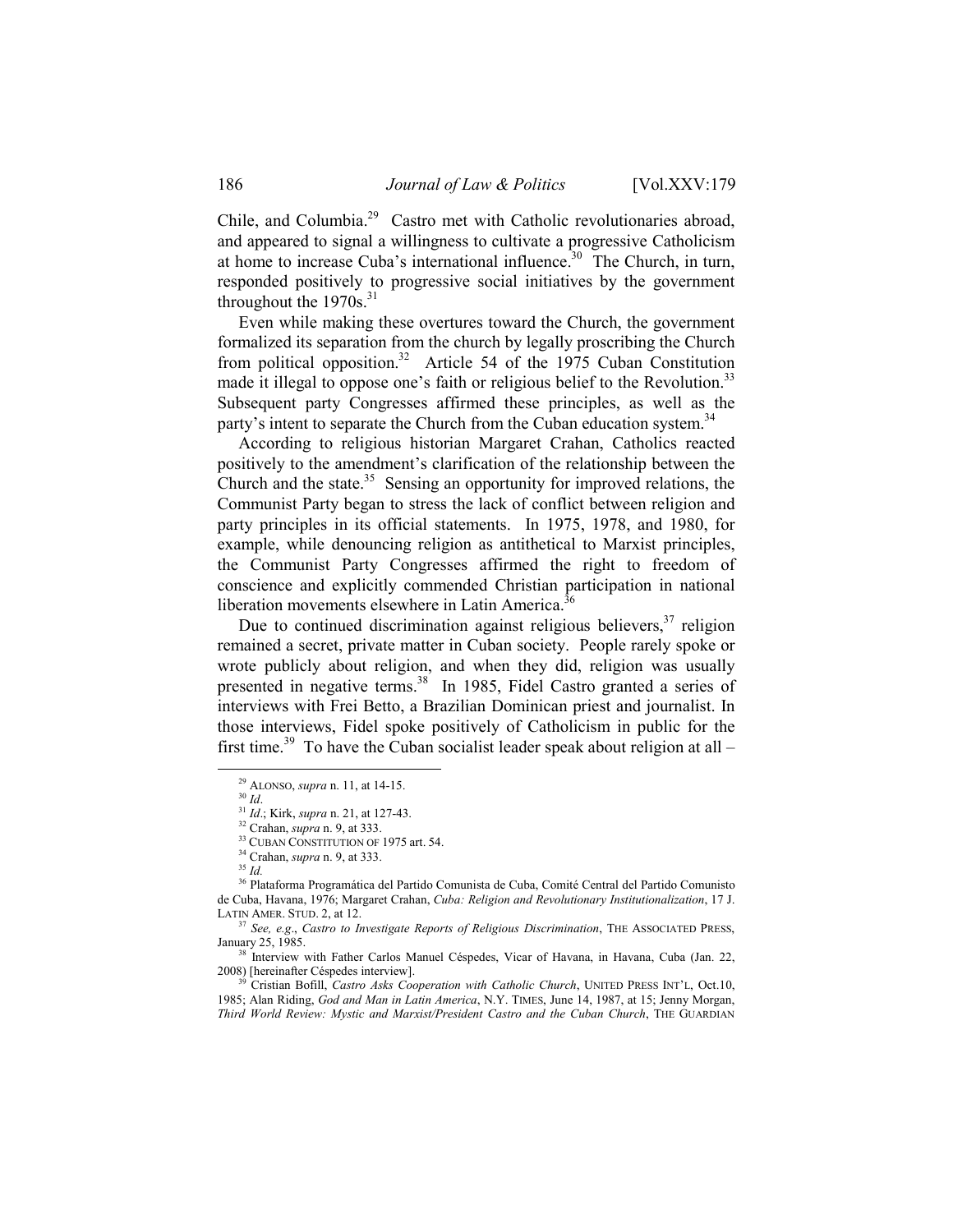and in positive terms – was a watershed moment for many Catholics. The book sold more than a million copies in Cuba, which then had a population of about 12 million.<sup>40</sup> It was also translated into at least 23 languages in 32 countries. The book inspired many attempts at rapprochement between religion and state in the Communist world. According to Father Carlos Manuel de Céspedes, the Vicar of Havana and one of the most highly respected intellectual voices within the Cuban Church, the interviews signaled to the population that the climate for religion had improved. $41$  In a country where measurable freedoms of expression were strictly curtailed, the response to the interviews and the subsequent book provided a credible signal to the Cuban government that their population craved greater religious liberties. In 1986, the state permitted the Encuentra Naciónal Ecclesio Cubano to convene in Cuba. Preparations for ENEC, also known as the "National Encounter" or the "Catholic Congress," involved months of meetings of lay Catholics, culminating in a meeting of Catholic bishops. The conference ultimately reported increased Church presence and overall religious activity on the Island. $42$ 

# C. Coopting Religion: Religious Corporatism and Non-Catholic Faiths

While the Cuban government sought to distance itself from the Catholic Church, it developed a close relationship with certain Protestant groups. While the Revolutionary government expelled some Protestant ministers and missionaries early in the Revolution, $^{43}$  it simultaneously sought to coopt other groups through incorporation into the administrative structure of the state. Cuba's relationship with Protestantism may be defined as corporatism, a term used to describe administrative law and politics in many states with elements of socialism in their political systems. In his influential article, Still the Century of Corporatism?, Phillippe Schmitter defines corporatism as a "distinctive, modern system of interest representation" in which government grants representative corporations the exclusive privilege of representing the interests of entire sectors of society.<sup>44</sup> These arrangements may be *de facto* or *de jure*, depending on the degree to which a government uses law versus decree as an

<sup>(</sup>London), Jan. 17, 1986.

<sup>40</sup> FIDEL CASTRO & FREI BETTO, FIDEL AND RELIGION 1-8 (2006).

<sup>41</sup> Céspedes Interview.

<sup>&</sup>lt;sup>42</sup> ALONSO, *supra* n. 13, at 244; ABEL R. CASTRO FIGUEROA, LAS RELIGIONES EN CUBA: UN RECORRIDO POR LA REVOLUCIÓN, INSTITUTO TECNOLÓGICO Y DE ESTUDIOS SUPERIORES DE OCCIDENTE 61-62 (2008).

<sup>&</sup>lt;sup>43</sup> A. CASTRO FIGUEROA, supra n. 43, at 77.

<sup>&</sup>lt;sup>44</sup> Philippe Schmitter, Still the Century of Corporatism?, 36 REV. POL.85, 85 (1974).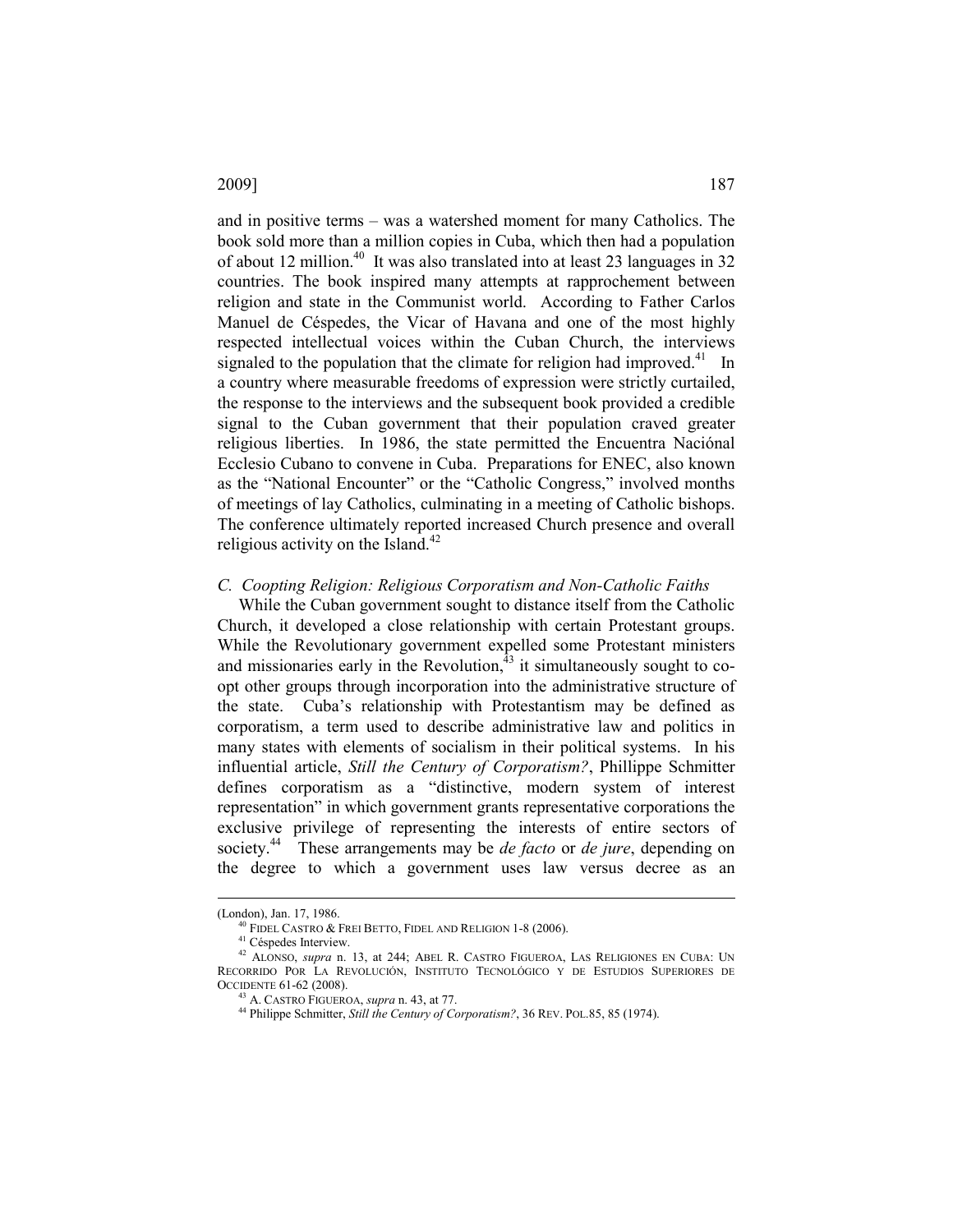administrative tool. In a corporatist model, the government also maintains some control over the selection of corporate leaders and the articulation of their demands. Schmitter describes "state corporatism," the type of corporatism most common in authoritarian societies, as an arrangement in which governments create representative corporations and enter into relations with them, but do not depend on them for legitimacy and their ability to function.<sup>45</sup> Corporatism benefits the state by ensuring consensus over state action and bolstering state legitimacy.<sup>46</sup> It also increases the ability of the state apparatus to increase control over certain economic actors and manage the economy by streamlining organizational and agency interests to support state goals.<sup>47</sup> Although corporatism limits the autonomy of those sectors entering into such an arrangement, those same sectors benefit from the arrangement through an increased opportunity to modify market outcomes that is less risky than bargaining from outside the political system.<sup>48</sup>

While corporatism is usually used to describe relations between the government and labor or industrial interests, corporatism aptly describes the relationship that the Revolutionary government developed with the Protestant Council of Churches. The Consejo de Iglesias, or Council of Churches, was started by Protestant leaders before the Revolution as a Protestant bulwark against the power of the Catholic Church.<sup>49</sup> The Council of Churches is the most well- known Protestant organization in Cuba. The Council is comprised of twenty-five officially recognized denominations including Pentacostalists, ecumenical movements, and two non-Christian groups. It provides social service functions, like addiction recovery support groups, and receives visits and aid from Protestant groups abroad.<sup>50</sup> The Council also airs a radio program once per month, unlike the Catholic Church, which is denied access to media.<sup>51</sup>

The Council represents only about half of Cuba's Protestants.<sup>52</sup> Many other Protestant congregations are new and are not officially registered

 $^{45}$   $\mathit{Id}.$ 

<sup>&</sup>lt;sup>46</sup> Mario Regini, The Conditions for Political Exchange: How Concertation Emerged and Collapsed in Italy and Great Britain, in ORDER AND CONFLICT IN CONTEMPORARY CAPITALISM 124, 124-142 (John H. Goldthorpe ed., 1984).

Schmitter, *supra* n. 45, at 85-131.

<sup>48</sup> Regini, supra n. 47, at 124-142.

<sup>&</sup>lt;sup>49</sup> Ham Interview, *supra* n. 28. The Council was originally known as the Concilio Cubano de Iglesias Evangélicas.

Calzadilla et. al., *supra* n. 17, at 139-53.

<sup>&</sup>lt;sup>51</sup> Ham Interview, *supra* n. 28.

<sup>52</sup> Interview with David Puig, Pastor of W. Carey Baptist Church, in Havana, Cuba (Jan. 18, 2007) [hereinafter Puig Interview].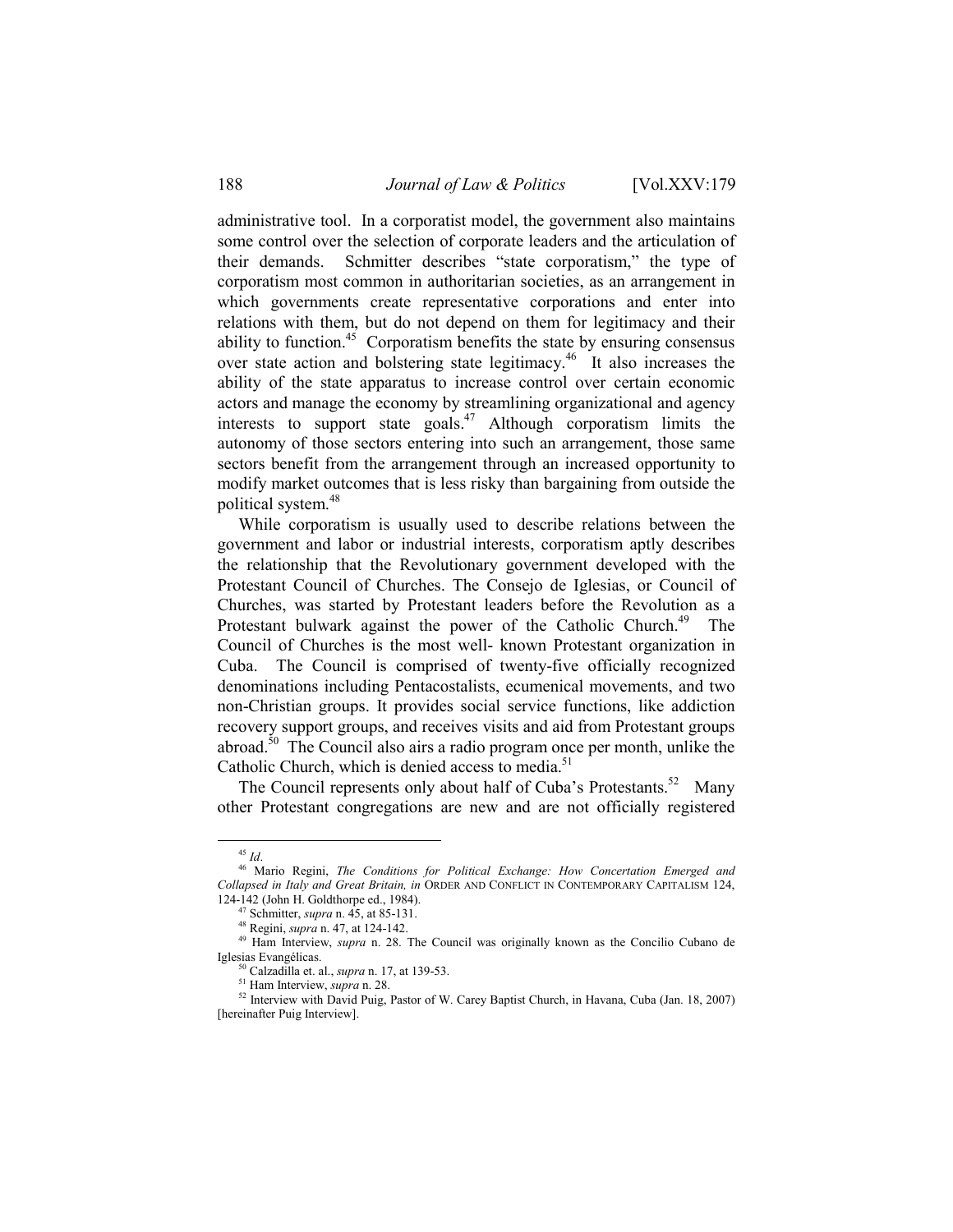# with the Cuban government, a process that can take more than ten years.<sup>53</sup> Other congregations, particularly older denominations with historic opposition to the Revolution or ties to U.S. denominations, do not agree with the Council's positions, and may be effectively excluded from membership for doing so. $54$  Thus, the Council represents an older guard of well-established Protestant communities. The government treats it as the primary voice of Protestants in Cuba, and in return, the Council of Churches has consistently supported government stances throughout the Revolution, to a far greater degree than the Catholic Church.<sup>55</sup>

Thus, while the Catholic Church inched toward reconciliation with the government to work for common goals, many Cuban Protestant leaders aligned themselves directly with the interests of the Communist Party through a corporatist structure. Protestants, through the Council of Churches, have never been seen as oppositional to the Revolution, and have thus avoided the distrust that has accompanied the Catholic Church's oft-estrangement from the government. Cooperation between Council and non-Council churches in educational and social arenas has bolstered their informal political ties and reinforced public perceptions of Protestant denominations as a unified group, allowing even non-Council denominations to benefit from the Cuban government's comparative benevolence toward Protestants.

Cuban Protestants have also had an internal focus rather than an external one. Even those denominations outside the ambit of the Council have typically relied on local clergy since early in the Revolution and do not depend on the foreign community for leadership.<sup>56</sup> Recent, rapid growth of independent Pentecostal congregations in Cuba has reinforced this home-grown quality of Cuban Protestantism.<sup>57</sup> Protestant leaders have thus had an easier time than their Catholic counterparts publicly presenting their interests as being aligned with the interests of the Cuban people rather than with external actors.

The Cuban government has had fewer institutional clashes with Afro-Cuban religions since the Revolution because of their decentralized nature. Throughout the Revolution, Afro-Cuban religions have remained the most widely practiced religions in Cuba. Rafael Rubiano, director of the Cuban

 $\overline{a}$ 

2009] 189

<sup>53</sup> Interview with Aurelio Alonso Tejada, Historian, Casa de Las Americas, in Havana, Cuba (Jan. 26, 2007).

<sup>&</sup>lt;sup>54</sup> Jill Goldenziel, Anonymous Interview with Cuban Religious Leader, January 2007 (name withheld to protect interviewee).

 $55$  Crahan, *supra* n. 12, at 319-340; A. CASTRO FIGUEROA, *supra* n. 43, at 78.

<sup>56</sup> ALONSO, supra n. 13, at 243-56.

 $57$  *Id.*, at 245.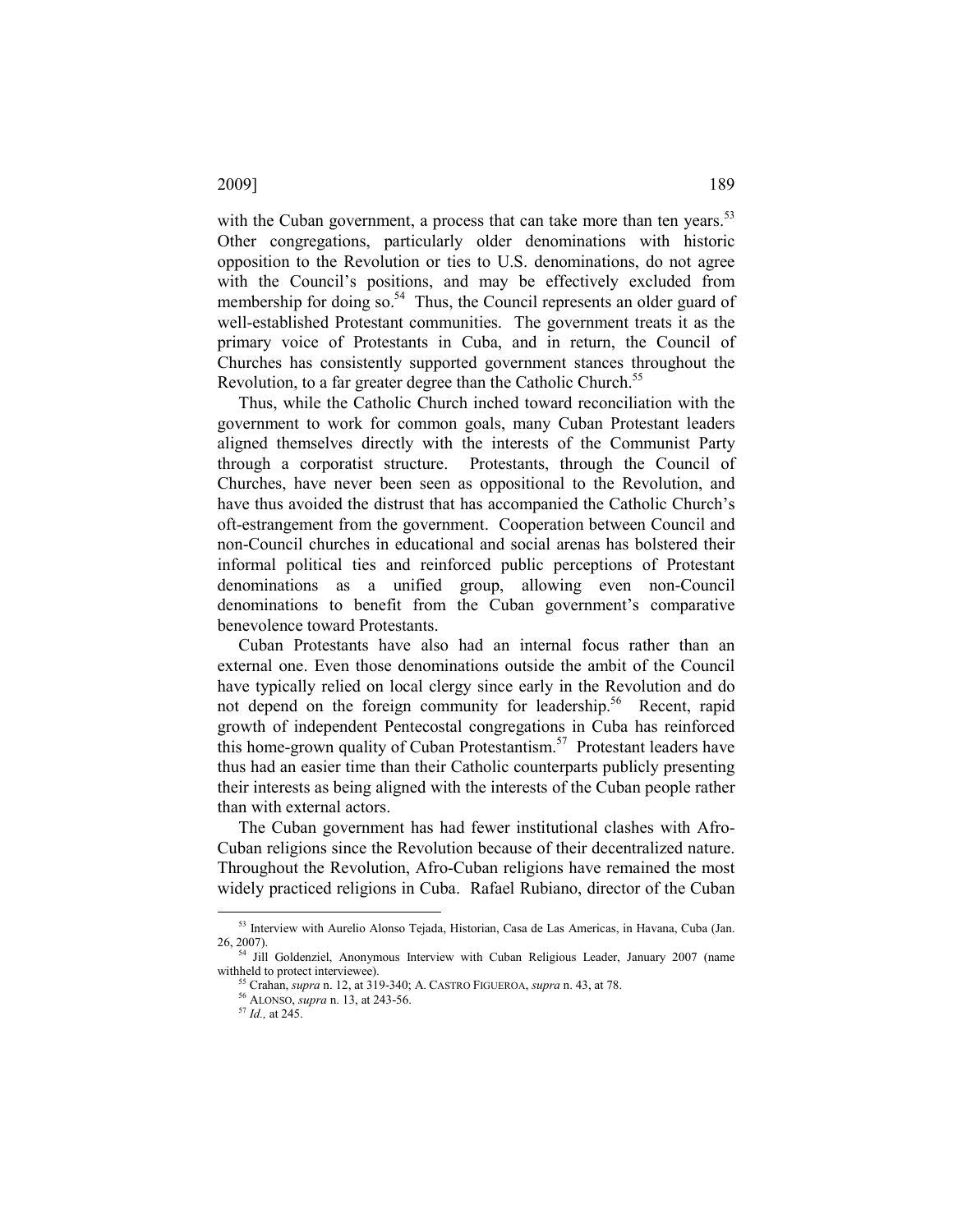Center for Anthropology in Old Havana, estimates that adherents of Afro-Cuban religions comprise 20-30% of the population.<sup>58</sup> Natalia Bolívar, a renowned anthropologist and authority on Afro-Cuban religions, estimates that the number is even higher, with most Cubans practicing both Catholicism and Afro-Cuban religions.<sup>59</sup> Afro-Cuban religious practitioners remain the most difficult to quantify because they lack centralized institutional structures and because of past prohibitions against their religious practices. Bolívar Arosteguí's 1990 book on the Orishas, Afro-Cuban deities, broke the silence about Afro-Cuban religions and made some of their more mysterious aspects accessible for study by the general public. $60$ 

Officially, the Cuban government had spoken negatively of Afro-Cuban religions, linking their practice to criminal activity.<sup>61</sup> Yet the Revolutionary government recognized the importance of Afro-Cuban religions to Cuban national identity and found that their actual challenge to the regime was minimal. Because they lacked a formal institutional structure, these religions had no elites and clergy to flee the Revolution, and ultimately the Cuban government realized that they were not institutionally organized enough to pose any serious political threat. Thus, the government eventually began to lift the criminal proscription on practicing Afro-Cuban religious festivals, even as it discouraged religious belief in general.<sup>62</sup> Fearing repercussions for beliefs in the divine, followers of Afro-Cuban religions continued to worship privately, as they had since the nineteenth century, when Spain criminalized adherence to Afro-Cuban religions as a way of reinforcing loyalty to the Spanish empire.<sup>63</sup> While it is difficult to gain data on the practice of Afro-Cuban religions since 1959 due to their secret, informal nature, data on the number of pilgrims attending the Festival of San Lázaro each December provides some evidence that Afro-Cuban religious participation was growing during the  $1980s^{64}$  San Lázaro, also known as Babalú Ayé, is a

<sup>&</sup>lt;sup>58</sup> Interview with Rafael Rubiano, Professor of Anthropology, Cuban Institute of Anthropology, in Havana, Cuba (Jan. 27, 2008).

<sup>&</sup>lt;sup>59</sup> Interview with Natalia Bolívar Aróstegui, Professor of Anthropology, in Havana, Cuba (Jan. 27, 2008).

 $60$  Id.

<sup>61</sup> Horowitz, et. al., CUBAN COMMUNISM, 10th ed., 376-77.

 $^{62}$  Román Orozco and Natalia Bolívar, CUBASANTA: COMUNISTAS, SANTEROS, Y CRISTIANOS EN LA ISLA DE FIDEL CASTRO 473-74 (1998).

See Miller, supra n. 16; Message of the Conference of Catholic Bishops of Cuba, El Amor Todo Lo Espera (Sept. 8, 1993), *available at http://pdc-cuba.org/amor.htm;* Ivor Miller, Voice of the Leopard: African Secret Societies in Cuba 2009 at 151.

<sup>64</sup> Calzadilla, et. al., supra n. 17, at 139-53. See also Katherine J. Hagedorn, Long Day's Journey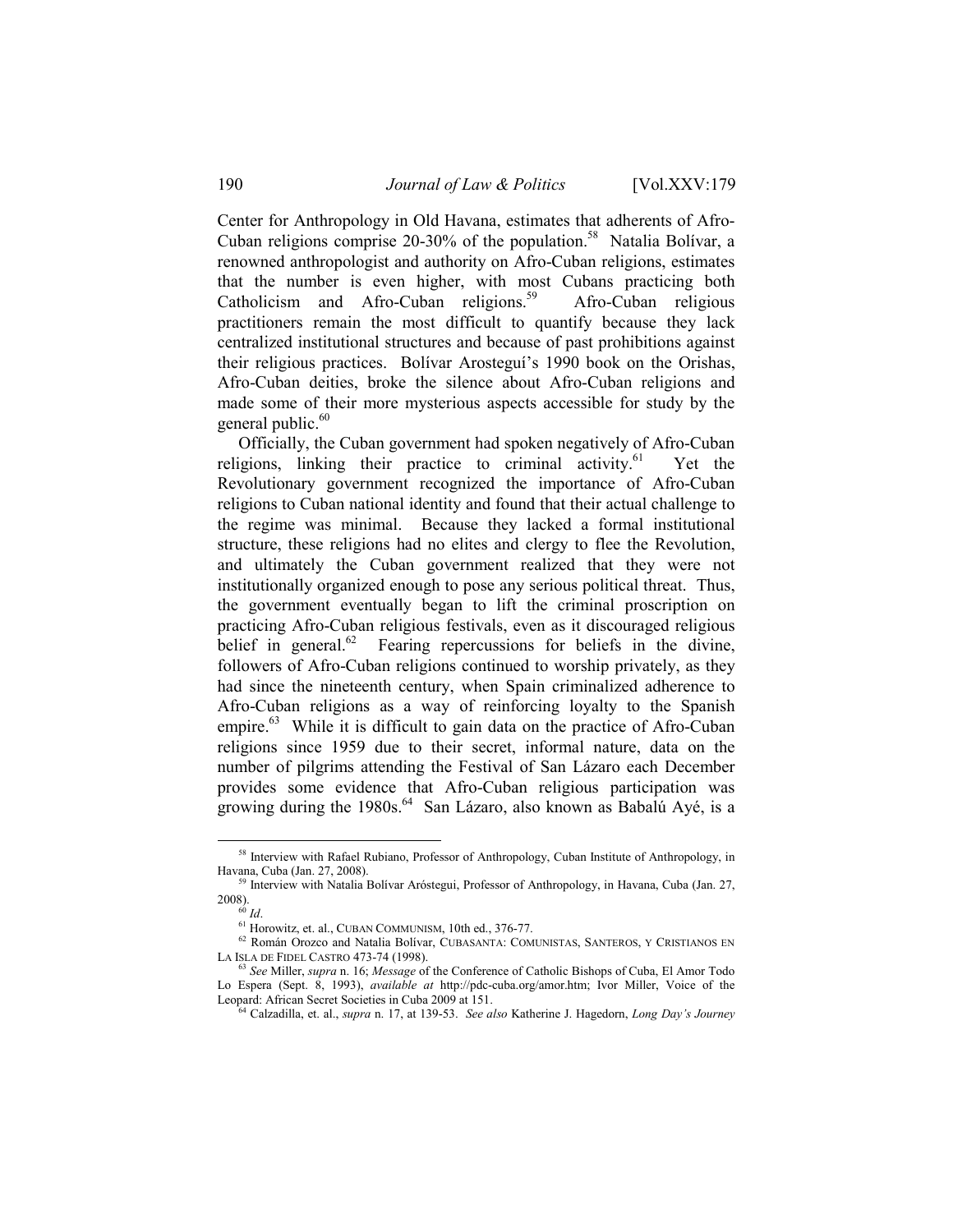highly popular deity who is both a uniquely Cuban saint, and one of the most important Afro-Cuban orishas. $65$  Participation in the annual pilgrimage to Rincón grew throughout the 1980s, reaching 70,000 in 1989.<sup>66</sup> If participation in the pilgrimage is an adequate proxy for overall Afro-Cuban religious practice, adherence to Afro-Cuban religions was steadily building in the years preceding the collapse of the Soviet Union.<sup>67</sup>

# III. "THE OPENING" OF 1991: RELIGIOUS FREEDOM MEETS ECONOMIC **NEED**

In the late 1980s and early 1990s, as world communism was collapsing, the Cuban government took a series of steps that paved the way for greater religious freedom in Cuba. The government convened a series of public conversations about the future of Cuban society. The Cuban public demanded greater avenues for free expression.<sup>68</sup> The government's tentative dealings with the Catholic Church in the 1970s and 1980s and its close ties to the Protestant Council of Churches provided valuable indicators to the government of growing religious trends.

In response, the government enacted legal reforms that allowed greater religious expression in Cuba. In 1991, the Communist Party permitted religious believers to join the Communist Party for the first time.<sup>69</sup> In 1992, Articles 41, 42, and 54 of the Cuban Constitution also were modified to eliminate popular discrimination against religion.<sup>70</sup> The new Constitution redefined Cuba as an "estado laíco," or a secular state, rather than an atheist state. These events became known as the "Apertura," or Opening, of the Cuban state toward religion.

Several other conciliatory steps toward increased religious liberty followed the initial Opening. The government slowly eliminated official prohibitions that had previously kept religious believers from entering

## 2009] 191

to Rincón: From Suffering to Resistance in the Procession of San Lázaro/Babalú Ayé, 11 BRIT. J. ETHNOMUSICOLOGY 43, 43-69 (2002).

 $65$  Natalia Bolívar Aróstegui, Los Orishas en Cuba. (1994); Hagedorn, supra n. 65, at 43-69.

<sup>66</sup> Calzadilla, et. al., supra n. 17, at 139-53; ALONSO, supra n. 13, at 243-56.

<sup>67</sup> See also Victoria Gaitskell, Pope's First Visit Fuels Catholic Revival in Cuba but Age-Old Worship of Santería [sic] is Also Rising, TORONTO STAR, Dec. 27, 1997, at L22.

<sup>&</sup>lt;sup>68</sup> John Hughes, *Castro and the Future of Cuban Communism*, CHRISTIAN SCI. MONITOR, Sept. 19, 1991, at 18; Pedro Monreal, Development as an Unfinished Affair: Cuba after the "Great  $A$ djustment" of the 1990s, 29 LATIN AM. PERSP. 75, 75-90 (2002); Howard W. French, With No Chicken in the Pot, Cubans' Faith in Castro's Revolution is Waning, N.Y. TIMES, Oct. 10, 1991, at 3.

 $^{9}$  Deborah Ramirez, Cubans Set Records Flocking to Religion, TORONTO STAR, Dec. 14, 1996, at L20.  $\frac{70}{70}$  1992 CUBAN CONSTITUTION, arts. 41, 42, and 54.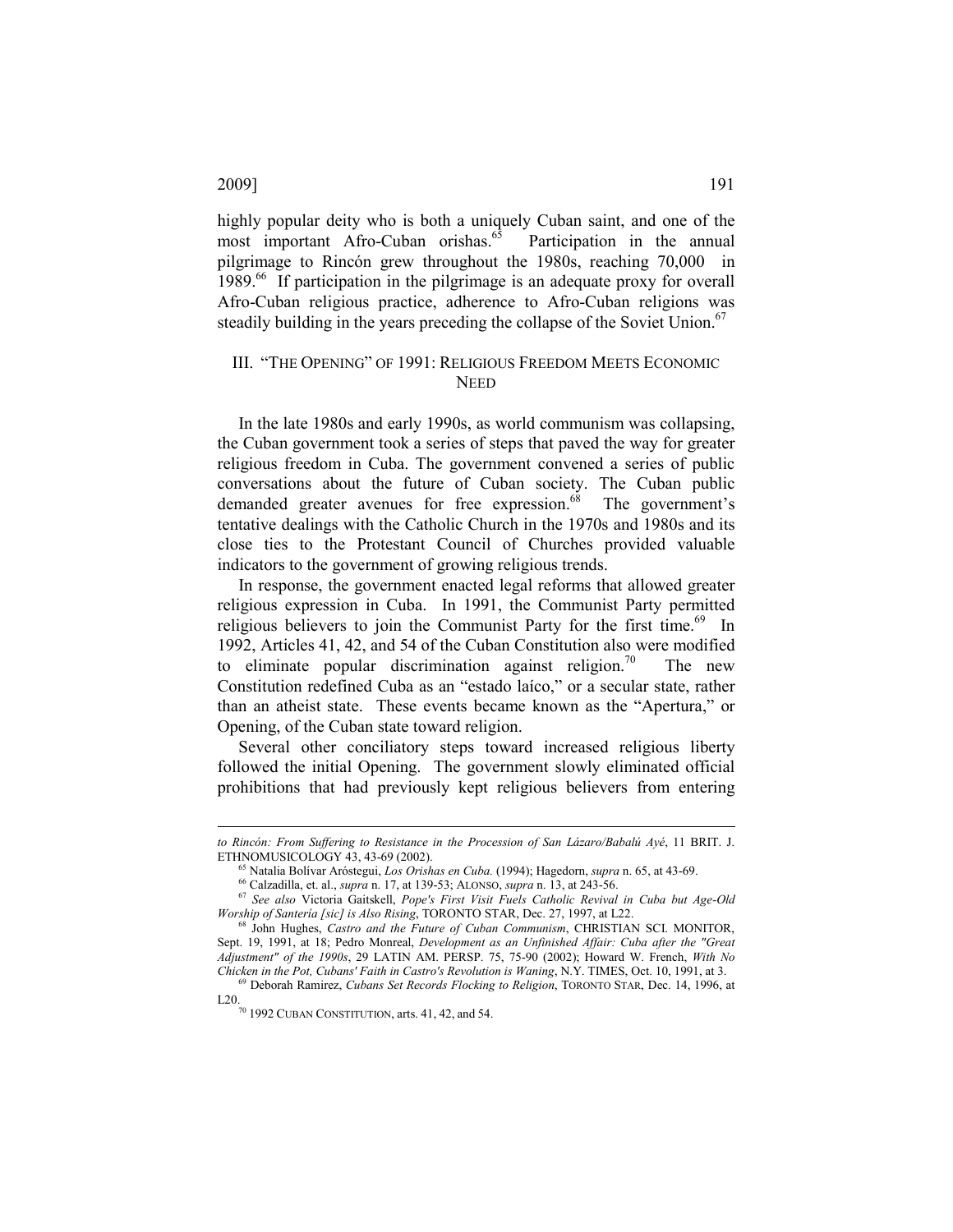certain careers and courses of study.<sup>71</sup> In speeches and official pronouncements, the state gradually substituted more flexible ideological concepts in place of atheism.<sup>72</sup> Atheism courses in state Universities and Schools were eliminated.<sup>73</sup> In 1990, Fidel Castro met with the Ecumenical Council of Cuba, and began to pave the way for the Papal visit of 1998. These steps resulted in the popular acceptance and open recognition of religious believers, and caused a greater interest in religion in the public consciousness. Religion became a central theme in music, dance, and the arts, and more frequent references to religion were made in radio, television, and the press.  $74$ 

The legal Opening to religion led to vastly increased public expressions of religiosity in Cuba. Before 1991, members of official government organizations were forbidden from expressing religious beliefs, making accurate surveys of religious belief among government employees impossible. A recent poll of members of governmental organizations reveals a high degree of religiosity in the formerly "atheist" bureaucracy. 93% of members of the Committee for the Defense of the Revolution report having some form of religious belief, as well as 57% of the Civil Defense.<sup>75</sup> As the stigma of religious participation was eliminated, religious organizations began to grow in human and material resources and gained a more prominent role in Cuban society.

#### IV. WHY THE OPENING?

The legal Opening to religion represents the Cuban government's political response to a threat to its own legitimacy. The government recognized its need to provide a spiritual outlet to its people during the economic crisis precipitated by the collapse of the Soviet Union. With the fall of the Soviet Union in the early 1990s, Cuba lost its main oil supplier and primary economic trading partner practically overnight.<sup>76</sup> The Cuban government mandated a "Special Period" of severe economic austerity.<sup>77</sup>

<sup>&</sup>lt;sup>71</sup> Calzadilla et. al., Religión y Cambio Social: El Campo Religioso Cubano en La Década del 90, at 24 (2006).

 $72$  Id.

 $13$  Id.

 $^{74}$ Id. at 24-25; Marcos A. Ramos, Protestantism and Revolution in Cuba 122 (1989).

 $75$  ALONSO, *supra* n. 11, at 25.

<sup>76</sup> William M. Leogrande & Julie M. Thomas, Cuba's Quest for Economic Independence, 34 J. LATIN AM. STUD. 325-63 (2002).

 $^{77}$  See generally Carranza Valdes, et. al., "Institutional Development and Social Policy in Cuba: 'The Special Period'", 58 J. INT'L AFFAIRS 175-88 (2004); REDEFINING CUBAN FOREIGN POLICY: THE IMPACT OF THE "SPECIAL PERIOD" (H. Michael Erisman & John M. Kirk eds., 2006).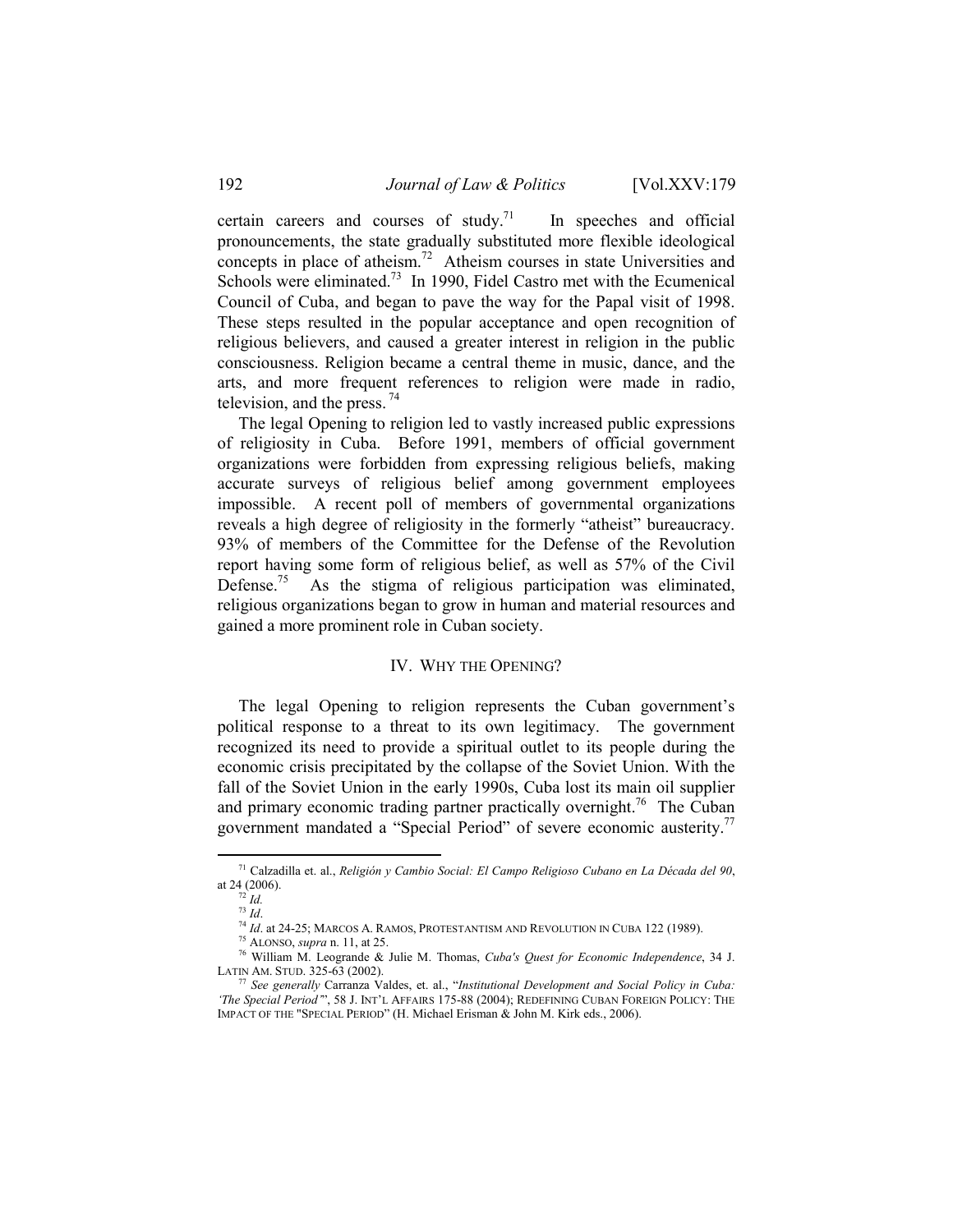# According to historian Aurelio Alonso, the severe crisis of material needs caused a crisis of values that led to existential crises and a reactivated popular belief in the supernatural.<sup>78</sup> The state needed to substitute another non-materialist ideology for the then recently discredited socialist ideology to bolster its legitimacy.

In light of the religiosity of the Cuban public, the government likely became concerned that continued affirmations of secularism or atheism would make it lose credibility. The government realized that religion could be used to manipulate its citizens. Evoking traditional Marxist conceptions of religion, the Cuban government-sponsored think tank Centro de Investigación Psicológicas y Sociológicas (CIPS)<sup>79</sup> explains that religion has the power to regulate the conduct of groups and believers through its "high influence on emotional processes."<sup>80</sup> The Cuban government recognized the resurgence of religiosity in the population and responded by relaxing restrictions on religious groups in a way that would allow it to maintain control. $81$ 

The government acted carefully to ensure that its actions would quell potential civil unrest rather than fomenting rebellion. The government wished to avoid cooptation of its political power by religious groups while bolstering its popular support through religious deregulation. Observing Soviet perestroika reforms with religion and the ties of religious groups to democratic movements in post-Communist Russia,  $82$  Belarus,  $83$  and the Ukraine, $84$  the Cuban government knew that controlled religious deregulation was necessary to maintain the support of its major denominations.

The Cuban government likely calculated that it could safely deregulate religion without great political costs. Because the Cuban religious landscape is heterogeneous and no one denomination has a dominant market share, the Cuban government knew no one religious group would maintain enough market share to gain critical political bargaining power if greater religious freedoms were allowed. Unlike in Poland, where Catholicism had a dominant market share, the Cuban government was reasonably assured that an increase in religious liberty would not lead to

<sup>78</sup> ALONSO, supra n. 11, at 25.

<sup>79</sup> Centro de Investigaciones Psicológicas y Sociológicas, http://www.cips.cu/.

<sup>80</sup> Calzadilla et. al., supra n. 72, at 24.

 $81$  ALONSO, *supra* n. 11, at 25.

 $82$  Larissa Titarenko, On the Shifting Nature of Religion during the Ongoing Post-Communist Transformation in Russia, Belarus and Ukraine, 55 SOCIAL COMPASS 2, 237-54 (June 2008).  $Id$ 

 $84$  Id.; see generally CATHERINE WANNER, Ukrainians and Global Evangelism (2007).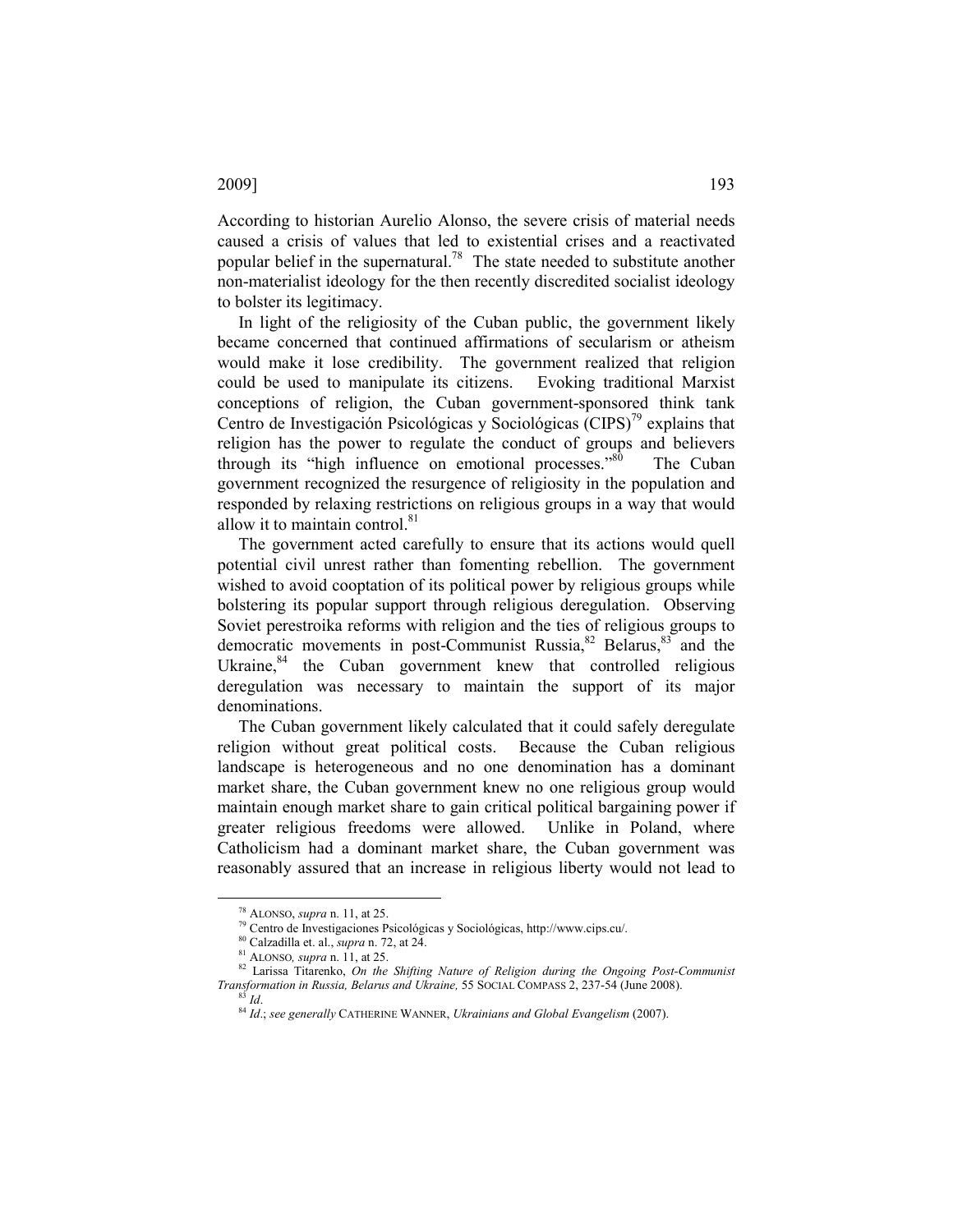government collapse. With such a strong nationalist propaganda machine already in place, and with the Catholic Church's long history of opposition to its socialist program, the Cuban government also did not fear that its nationalist message would be co-opted by any church, as occurred in Russia and the Ukraine.<sup>85</sup>

The Cuban government also knew that it did not face the same threat from the Catholic Church as its Latin American neighbors. While the Church elsewhere in Latin America embraced the cause of the poor in opposition to rich, corrupt authoritarian regimes, the Cuban government had already preempted the Church's most successful political stance by positioning itself politically to represent the interests of the poor through socialism.<sup>86</sup> From its tentative interactions with the Church in the 1970s and 1980s, the Cuban government also knew that the Church was willing to behave in a conciliatory political fashion. Thus, the Cuban government could be reasonably assured that religious deregulation would not threaten its authority.

The Cuban government also likely viewed increased religious liberty as a pragmatic means toward economic growth. Religious groups in former Soviet states, such as the Ukraine, have long enjoyed financial support from the West. $87$  Accordingly, the Cuban government likely sought to take advantage of a loophole in the U.S. embargo that allows religious groups to visit Cuba.<sup>88</sup> These groups travel to Cuba legally on religious humanitarian missions laden with medicine, clothing, and other forms of material aid, as well as ritual objects and supplies for their religious denominations. The Cuban Jewish community, for example, has received resources from abroad consistently since before the Revolution. Since the Opening, it has received at least two groups per week in the winter season from Jewish communities in the United States, each carrying clothing and medical supplies.<sup>89</sup> The Cuban Government has allowed this type of humanitarian assistance to continue even as it has rejected other U.S. offers of foreign aid.  $90$  This aid from abroad has increased the capacity of

 $85$  A.D. Krindatch, Religion in Postsoviet Ukraine as a Factor in Regional, Ethno-Cultural and Political Diversity, 31 REL., STATE AND SOCIETY 37–73 (Mar. 2003); see generally WANNER, supra n. 85.

<sup>86</sup> Gill, supra n. 5.

<sup>87</sup> See generally, WANNER, supra n. 85.

<sup>88</sup> 31 C.F.R. § 515.566 (2004).

<sup>&</sup>lt;sup>89</sup> Interview with Adela Dworin, Pres., Jewish Comm. of Havana, in Havana, Cuba (Jan. 27, 2007).<br><sup>90</sup> *Cuba to Reject US Aid*, BBC NEWS, Sept. 11, 1998. Cuba to Reject US Aid, BBC NEWS, Sept. 11, 1998, http://news.bbc.co.uk/2/hi/americas/168987.stm (discussing Cuban rejection of U.S. aid); Anita Snow, Cuba Welcomes US Aid Offer, Associated Press, Nov. 9, 2001 (discussing past rejection of U.S. aid).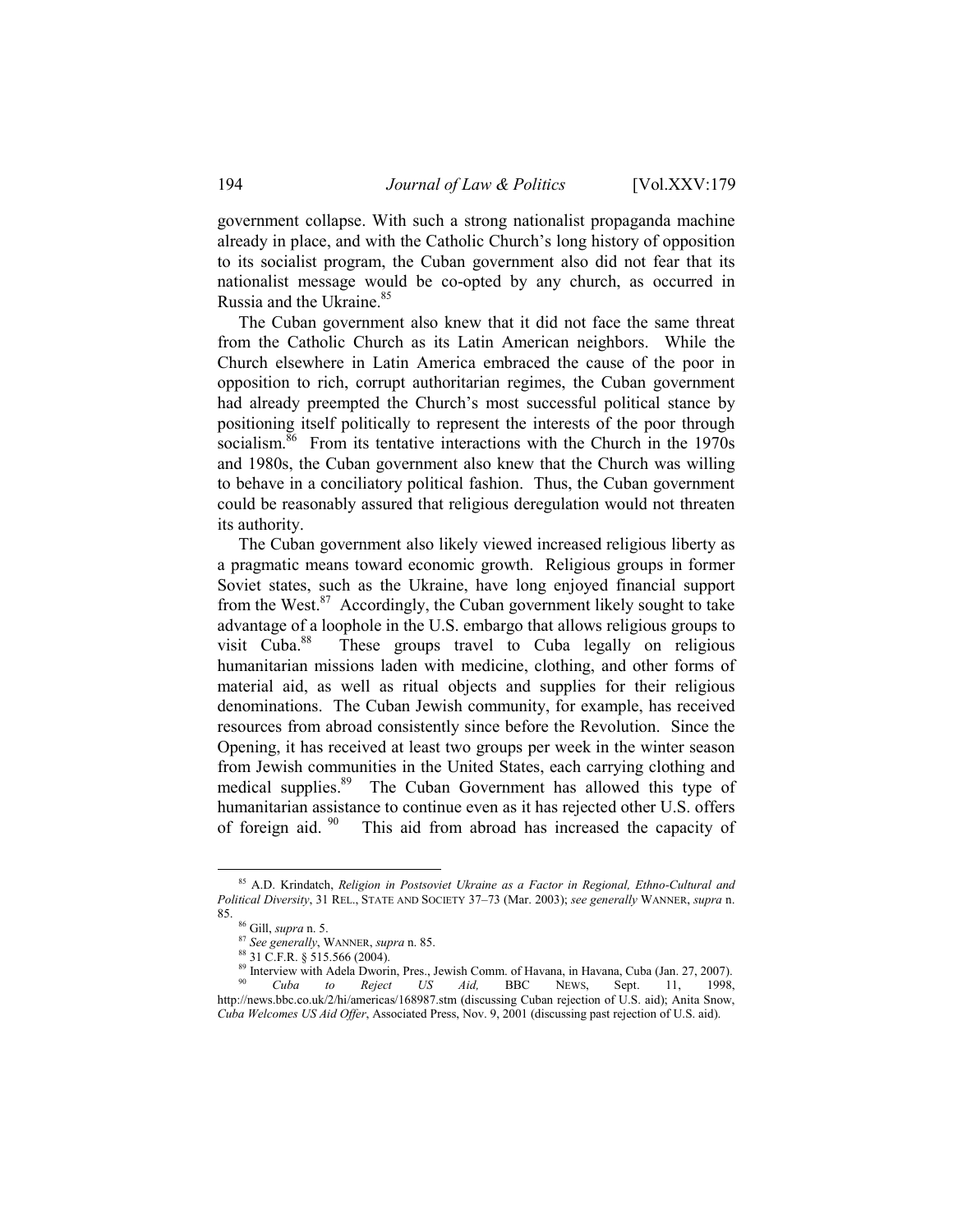# religious organizations to perform social welfare functions, and has thus enhanced the social standing of religious organizations in Cuban society. The U.S. government has also permitted American religious organizations to raise funds in the U.S. for Cuban religious groups.

Religious tourism from the U.S. and elsewhere injects funds and goods into the Cuban economy while providing much-needed humanitarian assistance to the population. Since the Cuban government does not need to provide the social services provided by religious organizations, increased religious liberty reduces the government's cost of ruling. A stronger economy and improved social services also minimize chances for civil unrest, thus meeting another of the Cuban government's goals.

# V. THE PUZZLE OF RELIGIOUS PLURALISM IN CUBA

What incentives did the Cuban population have to embrace increased religious liberty? While Anthony Gill assumes that religious preferences in any society in which two or more religions compete for a share in the religious marketplace are always pluralistic, this is not a given.<sup>91</sup> In a post-Communist society, religious believers may remain reluctant to express religious beliefs even after the legalization of religious expression, because they fear social if not official stigmatization. Religious believers may also rationally choose to affiliate with the largest, most established religious organization if they are to affiliate with any religion at all. In Cuba, as in much of the world, the Catholic Church has the oldest, largest, wealthiest, and most organized presence of any religion in the country. Moreover, most of Latin America is Catholic. As Cuba continues to form more political alliances with its Latin American neighbors, Cubans may have increasing contact with Catholics and social incentives to join the religion of their neighbors. As long as the Cuban government believes that it can control Catholic opposition, the Cuban government may even have some political incentive to have Cubans choose Catholicism to help it "normalize" with the rest of Latin America.

So why are all Cubans not Catholics? While some have argued that Cubans have turned to religion out of material or spiritual necessity, the growth of minority religions indicates that something else is at play. Cubans seem to be using religion as an opportunity for freedom of expression, to seek out new religious beliefs. In a sense, religion can be seen as a vehicle for bringing democratic expressive freedoms to Cuba.

l

# 2009] 195

<sup>&</sup>lt;sup>91</sup> GILL, supra n. 4.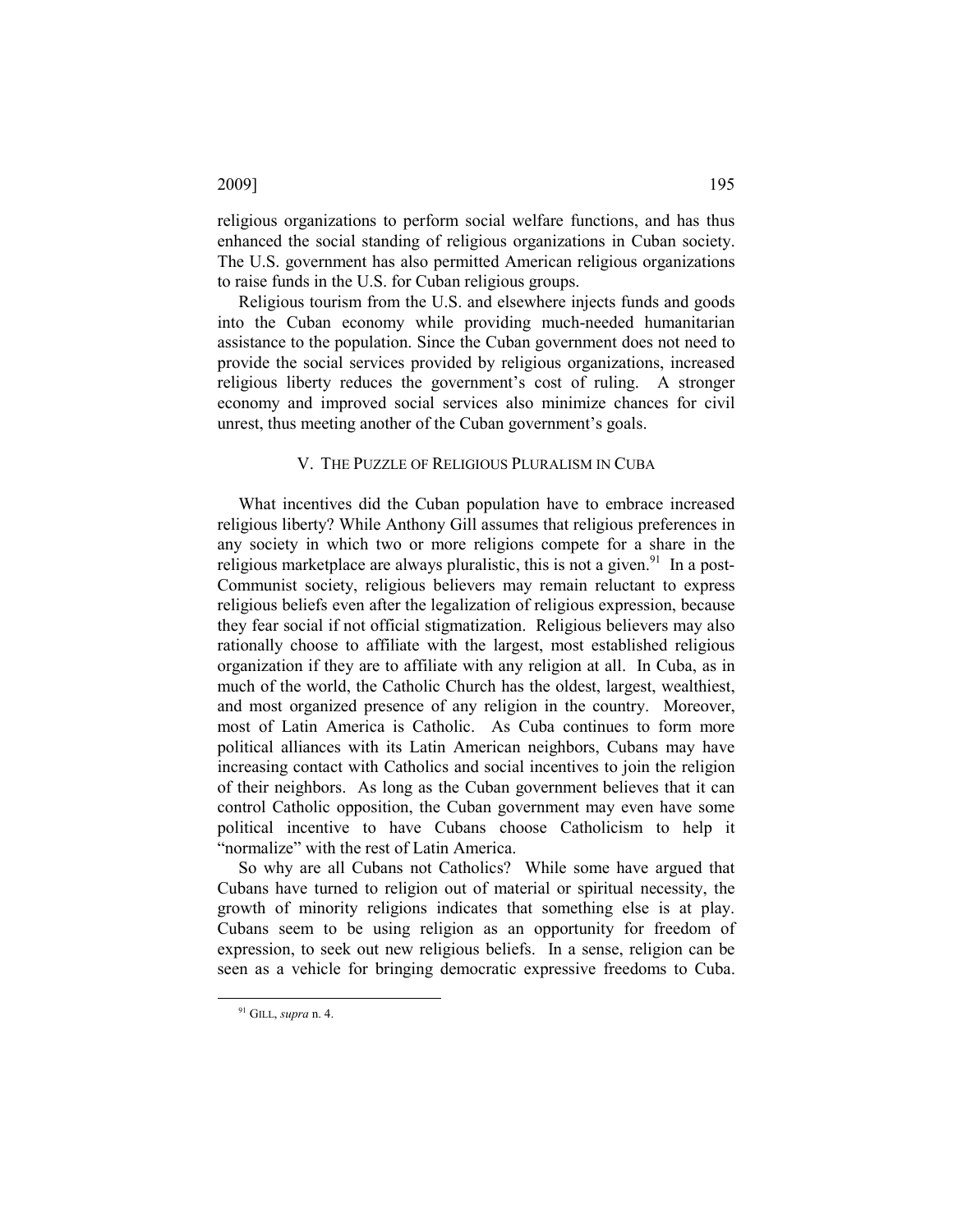While the Cuban government restricts religious practice, the marketplace of religious ideas is now relatively free in Cuba, and Cubans are reveling in the chance for free choice within it. Religion may be one of the few areas of Cuban society where Cubans have genuine choice as to modes of free expression. Religious sociologists Roger Finke and Rodney Stark also note that where religious pluralism exists, a high degree of religious commitment is likely to occur.<sup>92</sup> Opening constitutional space for religious freedom may thus pave the way for strong adherence to multiple religious beliefs. Cubans may also view religion as a means for promoting social change in Cuba. In Latin America and elsewhere, religious groups and other mechanisms of civil society have spurred a transition to more democratic forms of government, as Cubans and their government have noted.<sup>93</sup> Indeed, Cuban religious pluralism has translated into a vibrant religious landscape, although political change is less certain thus far.

The Cuban government has every incentive to support religious pluralism to ensure that no one religion gains dominant market share that would threaten this authority, and to diversify its revenue streams. The Cuban Government has carefully permitted religious growth across the religious spectrum, including Catholicism, Protestantism, and smaller faiths. In all cases, the Cuban government has sought to maximize the economic impact of religious growth while carefully monitoring the workings of religious groups.

## A. Impact of the Opening on Catholicism

The Cuban government may have had something to fear from the Catholic Church after the Opening. As Samuel Huntington has observed, the Third Wave of democratization was "overwhelmingly a Catholic wave," as the Catholic Church and its activists promoted greater democratization throughout the world.<sup>94</sup> The Polish experience, in particular, revealed that the Church could be a powerful force for democratization.<sup>95</sup> The Catholic Church throughout Latin America had also expressed strong opposition to authoritarian governments ever since

<sup>&</sup>lt;sup>92</sup> ROGER FINKE AND RODNEY STARK, ACTS OF FAITH: EXPLAINING THE HUMAN SIDE OF RELIGION (2000).

 $93$  See generally J.S. Tulchin, et. al., *Changes in Cuban Society Since the Nineties*, 15 WOODROW WILSON CTR. REP. ON THE AMERICAS (2005).

<sup>&</sup>lt;sup>4</sup> SAMUEL P. HUNTINGTON, THE THIRD WAVE (1991).

 $95$ Id.; Daniel Philpott, Explaining the Political Ambivalence of Religion, 101 AM. POL. SCI. REV. 511, 505–525 (2007).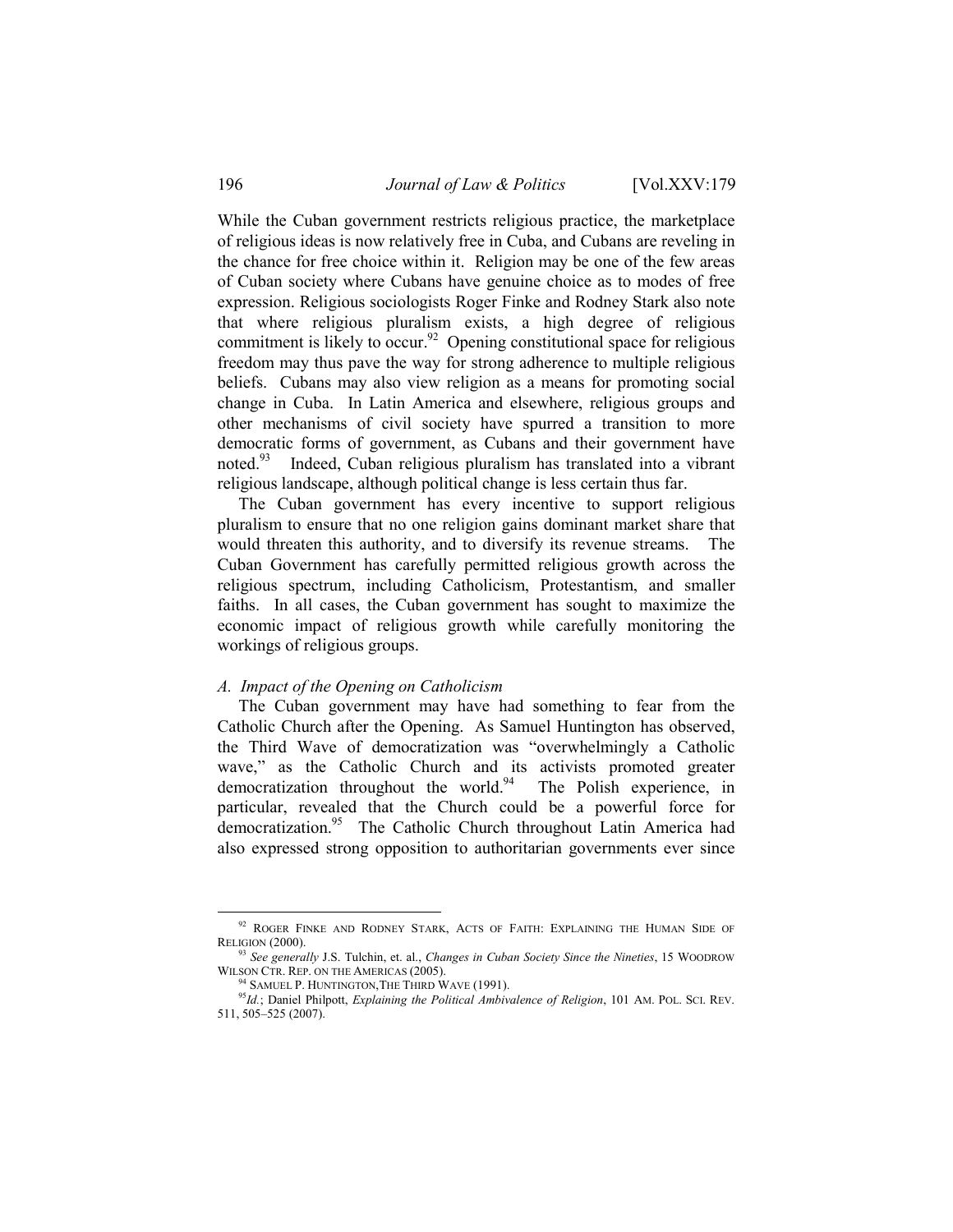the 1968 Conference of Latin American Bishops in Medellín, Columbia, which gave rise to the "liberation theology" movement. $96$ 

The conciliatory motions by the Catholic Church in the 1980s may have spurred the Opening of the Cuban state toward religion. Cubans watched with great interest to see how the Church would respond when given more space for freedom of expression.<sup>97</sup> In 1993 the Cuban bishops released a pastoral message entitled, "El Amor Todo Lo Espera," or "Everything Waits for Love."<sup>98</sup> The missive discussed the goals of the Cuban Church in the wake of the collapse of the Soviet Union, which included primarily humanitarian aims and did not explicitly oppose the Revolutionary government. The message was viewed as the broadest political statement by the Cuban Church since  $1959$ .<sup>99</sup> This lack of opposition to the government appeared carefully calculated to allow the Catholic Church some degree of autonomy within Cuba. As often occurs when the Catholic Church chooses to voice its support or remain neutral on questions of politics, the message was likely aimed at allowing Catholicism to maintain or improve its market share among the Cuban population in light of an expanding religious marketplace.<sup>100</sup>

In 1998 Pope John Paul II visited Cuba. His sermon on the Plaza de la Revolución before the entire Politboro, members of the public, and statesponsored television cameras was seen as the final reconciliation between the Catholic Church and the Cuban state. Catholics soon began to publicly profess their faith in large numbers. Attendance at mass swelled around the country.<sup>101</sup> The Catholic Church solidified its relationship with the state and asserted its place as a force in Cuban civil and political society.<sup>102</sup>

Catholic institutions have multiplied in the wake of the Opening. The number of dioceses and archdioceses has grown, as has clerical and lay participation in Catholic activities.<sup>103</sup> The Church adopted a Global

 $\overline{a}$ 

# 2009] 197

<sup>&</sup>lt;sup>96</sup> For a discussion of liberation theology, see generally Danny A. Bauer, Carl G. Herndl, Speaking Matters: Liberation Theology, Rhetorical Performance, and Social Action, 54 C. COMPOSITION AND COMM. 558-85 (2003); W.E. Hewitt, The Changing of the Guard: Transformations in the Politicoreligious Attitudes and Behaviors of CEB Members in Sao Paulo, 1984-1993, 38 J, OF CHURCH & STATE 115-137 (1996).; Daniel H. Levine, On Premature Reports of the Death of Liberation Theology, 57 REV. OF POL, 105-32 (1995).

 $97$  ALONSO, *supra* n. 13.

<sup>98</sup> Id., at 246.

<sup>99</sup> Id.

<sup>&</sup>lt;sup>100</sup> J. Anderson, *The Catholic Contribution to Democratization's "Third Wave": Altruism*, Hegemony or Self-interest?" 20 CAMBRIDGE REV. OF INT'L AFFAIRS 394, 383–99 (2007).

<sup>101</sup> ALONSO, supra n. 13, at 249; Céspedes Interview, supra n. 39.

<sup>102</sup> ALONSO, supra n. 13, at 247.

<sup>&</sup>lt;sup>103</sup> Cuba: Catholics Fill Churches Amid Climate of Official Tolerance, INTER PRESS SERVICE, Apr. 13, 1995; Victoria Gaitskell, Pope's First Visit Fuels Catholic Revival in Cuba But Age-Old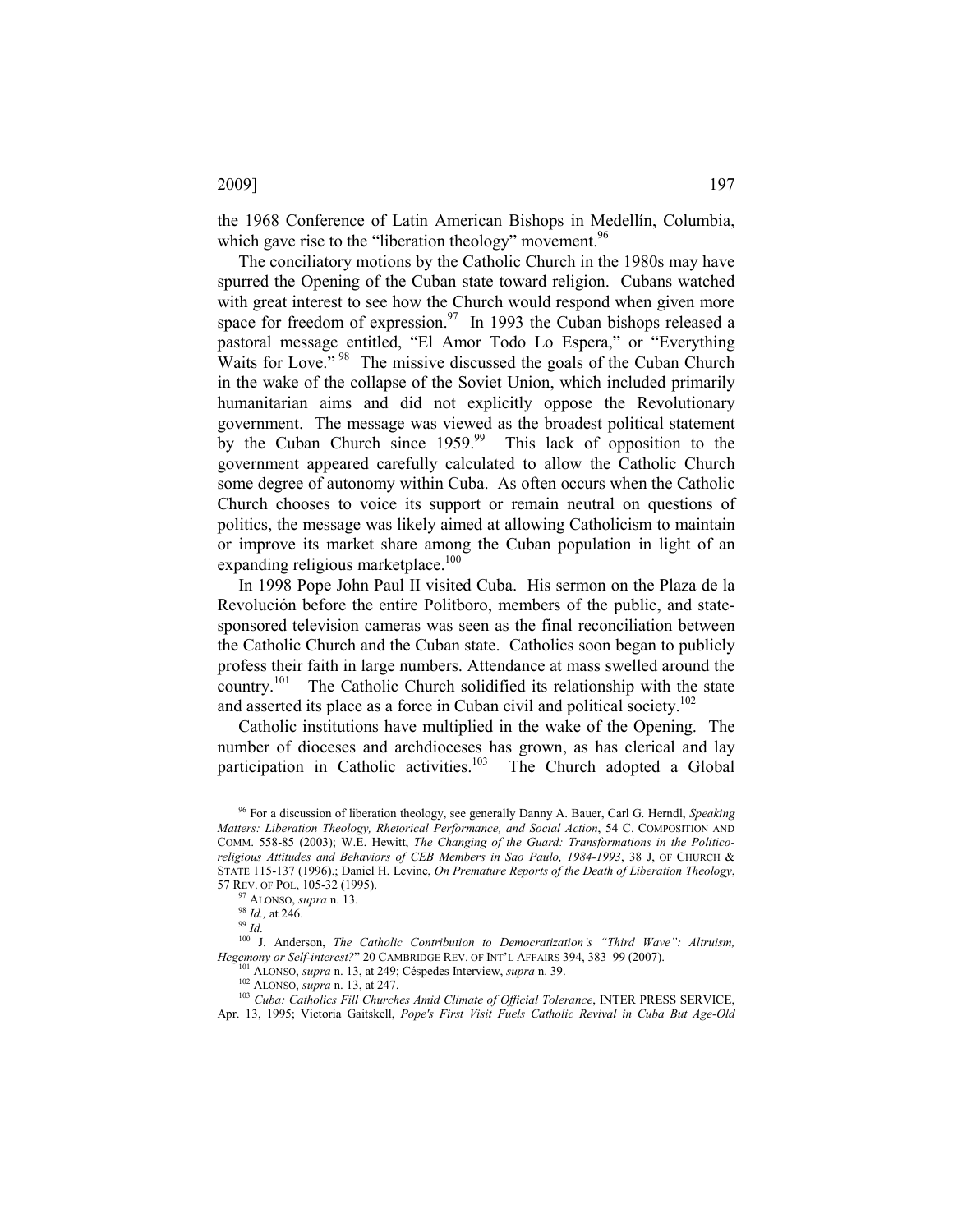Pastoral Plan for 1997-2000 to promote evangelization and reaffirm the Church's duty to preserve the Revolution's achievements in creating a more just society.<sup>104</sup> Thus the Catholic Church, in its official stance, has taken a conciliatory rather than an oppositional tone toward the Cuban state since 1991.

The reach of the Catholic Church in Cuba extends beyond such metrics of formal participation. Margaret Crahan eloquently argues that "Christianity exerts a predominant influence which in moments of crisis can result in a reassertion of loyalty to the churches," which has resulted in enduring, if seemingly sporadic, allegiance to the Catholic Church in Cuba.<sup>105</sup> The influence of the Catholic Church in Cuba is also increased by its civil society and social service organizations. A new Catholic civil society has developed since the Opening. Most elements of Catholic civil society were disbanded early in the Revolution, but new forms began to appear shortly after 1991. Catholic lay groups such as the Catholic University Student Movement and the Catholic Center of Civic-Religious Formation have begun. The Fray Bartolomé de las Casas Center provides panels and dialogue with the academic and political world.<sup>106</sup> The Church has created new lay commissions and has begun to sponsor Social Weeks for the general public.

Some elements of Catholic civil society have been more critical of the Revolution than the Church itself. For example, the Church has developed several publications, such as *Vitral*<sup>107</sup> and *Palabra Nueva*,<sup>108</sup> which have become popular fora for both religious thought and controversial political criticism unparalleled by other Cuban publications.<sup>109</sup> These publications are able to avoid rigorous government censorship because they are distributed in the Church. Officially, *Vitral* has a circulation of  $3,500$ ,<sup>110</sup> but the estimated circulation of both publications is much higher because many congregants will read and share copies at church. The editor of Palabra Nueva, for example, estimates its actual circulation at 8,000- 10,000.<sup>111</sup> The Cuban government has been highly critical of these publications, especially of Vitral, published out of the traditionally

Worship of Santería [sic] Is Also Rising, TORONTO STAR, Dec. 27, 1997, at L22.

ALONSO, supra n. 13.

<sup>&</sup>lt;sup>105</sup> Crahan, *supra* n. 9, at 158.

<sup>106</sup> ALONSO, supra n. 13, at 247.

<sup>107</sup> http://www.vitral.org/.

<sup>108</sup> http://www.palabranueva.net/.

<sup>&</sup>lt;sup>109</sup> ALONSO, *supra* n. 13, at 130-31.

<sup>110</sup> A. CASTRO FIGUEROA, supra n. 43, at 118.

<sup>&</sup>lt;sup>111</sup> Interview with Orlando Marquez, Editor-in-Chief, Palabra Nueva, in Havana, Cuba (Jan. 2007).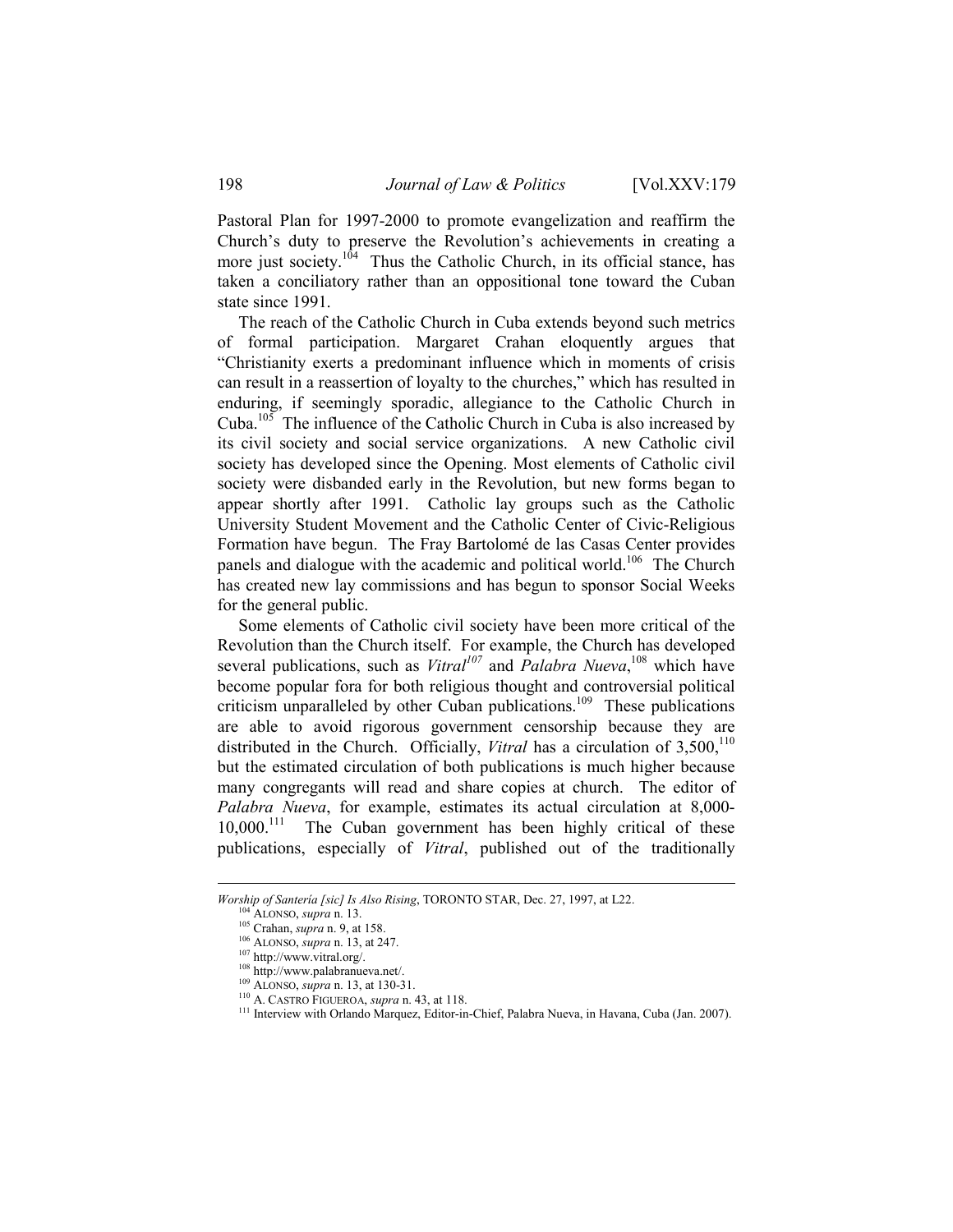oppositional Bishop's office in Pinar del Rio. Following this harsh criticism, Vitral revamped its editorial structure and content in May  $2007^{112}$ 

In the wake of the fall of the Soviet Union, Catholic service organizations began to play a significant role in social welfare provision in Cuba. During the Special Period, Catholic Relief Services donated 3 million dollars worth of medicines to Cuba.<sup>113</sup> In 1991, after the Opening, a branch of Caritas was established in Cuba.<sup>114</sup> The Cuban government permitted Caritas, which operates worldwide, to open in Cuba in 1991 in response to the economic crisis of the Special Period.<sup>115</sup> Caritas is run through the Cuban Conference of Bishops and is considered an arm of the Church, not a separate organization. Caritas represents the Church's first broad attempt at social service provision since its previous social service agencies were nationalized following the Revolution. Caritas grew rapidly, establishing eleven offices throughout Cuba in the next several years. The organization works with vulnerable groups to include them in society, including children, the elderly, and victims of humanitarian emergencies.<sup>116</sup>

Through Caritas, many Cubans have come to rely on an arm of the Catholic Church for social services. Like all religious social service organizations in Cuba, Caritas maintains strong ties to local neighborhoods and communities through its religious affiliation. The professionals working at Caritas are all Catholics, but its volunteers and target populations are drawn from throughout Cuban society. Thus, it has often been more adept at identifying and responding to areas of need than the Cuban government. During the Special Period, as municipalities and neighborhoods could no longer rely on the state for material support, locally-based religious organizations like Caritas became more crucial in supplying Cubans with humanitarian needs.<sup>117</sup> Although the national

<sup>&</sup>lt;sup>112</sup> Wilfredo Cancio Isla, An Outspoken Magazine of Cuban Church Closing, MIAMI HERALD, Apr. 12, 2007 (discussing presumed closing of Vitral); Bishop Denies Reports of Cuban Magazine's End, MIAMI HERALD, Apr.18, 2007 (citing clash between bishop and Vitral); Frances Robles and Wilfredo Cancio, Stuck in the Present, MIAMI HERALD, May 16, 2007 (clarifying that Vitral would not close but instead would become less argumentative with government positions). Cf. Vitral No. 78 (Mar-Apr. 2007) and Vitral No. 79 (May-June 2007), featuring different editorial boards. http://www.vitral.org.

Calzadilla, et. al., supra n. 72, at 23.

<sup>&</sup>lt;sup>114</sup> Interview with Maritza Sanchez, Director National Caritas, in Havana, Cuba (Jan. 22, 2008).  $115$  *Id.* 

 $\frac{116}{116}$  See, e.g., Cuba Hurricane Appeal, Caritas Press Releases (2008), http://www.caritas.org/newsroom/press\_releases/cuba\_hurricane\_appeal.html (last visited Sept. 14, 2009).

<sup>&</sup>lt;sup>117</sup> Juan Valdes Pas, "Cuba in the Special Period: From Equality to Equity," in J.S. TULCHIN ET. AL., CHANGES IN CUBAN SOCIETY SINCE THE NINETIES 113 (2003).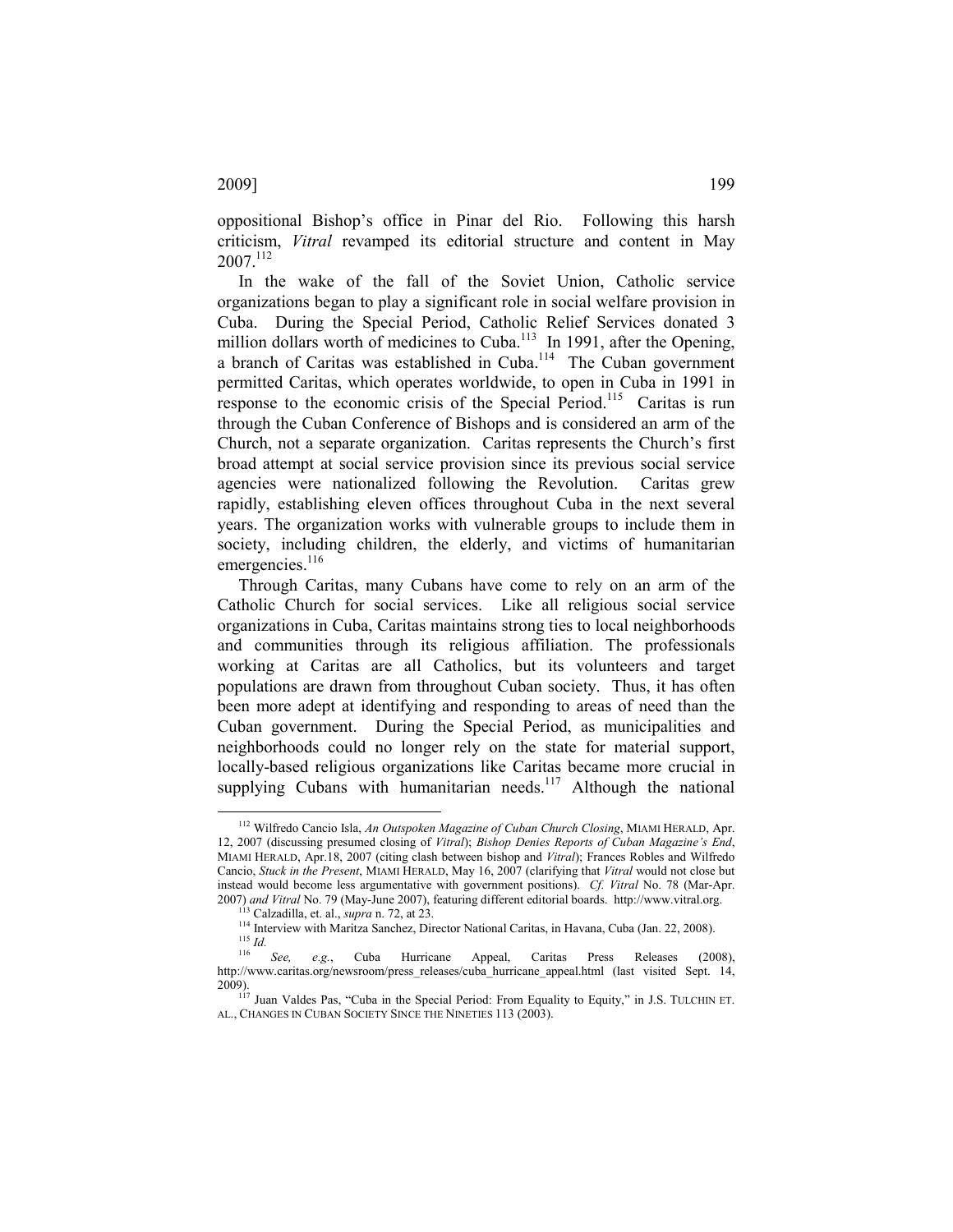agenda of Caritas focuses primarily on programs for children and the elderly, local branches of Caritas have freedom to develop programs based on the needs in their communities. For example, Caritas Havana has developed a special program to meet the needs of autistic children, unique in the country. $^{118}$ 

Caritas' affiliation with the Catholic Church has enabled it to conduct outreach well beyond that allowed by secular humanitarian organizations in Cuba. Unlike other Cuban social service organizations, Caritas does not need special permits to operate its programs because it is a wing of the Church. However, Caritas' operations are limited by the regulations on religious denominations in Cuba, as discussed below.

# B. Impact of the Opening on Protestant Denominations

Protestantism in Cuba has strengthened in both numbers and institutional strength in comparison to Catholicism since the early  $1990s$ .<sup>119</sup> After a low point in the 1960s during which non-Council pastors were exiled and estranged from the state, the number of overall Cuban Protestants began to grow in the 1970s and 1980s, much like Protestant growth in the rest of Latin America.<sup>120</sup> After the Opening, Protestant growth began to skyrocket in terms of formal membership, numbers of worshippers, and places of worship. $121$  In 1990, the Cuban government lifted its 1962 ban on "casas cultos," or house-churches, which undoubtedly helped younger Protestant denominations, such as Pentecostal churches.<sup>122</sup> Estimates of the exact number of Protestants on the island vary. Quasi-official statistics from the government-sponsored think tank Centro de Investigación Psicológicas y Sociológias (CIPS) state that Protestants currently comprise about  $3\%$  of the Cuban population,<sup>123</sup> while religious historian Aurelio Alonso reports the number at 500,000, or  $4.5\%$ <sup>124</sup> The number of Protestant institutions would support a much higher number of adherents. Protestants currently boast more than 900 churches and other places of worship such as seminaries.<sup>125</sup> Protestants

<sup>&</sup>lt;sup>118</sup> Interview with Ofelia Riverón, Dir., Caritas Havana, in Havana, Cuba (Jan. 23, 2008).

<sup>&</sup>lt;sup>119</sup> See Rachel L. Swarns, Cuba's Protestant Churches: A Growing Flock, N.Y. TIMES, Jan. 29, 1998, at A1.<br><sup>120</sup> See generally THERON EDWARD CORSE, PROTESTANTS, REVOLUTION, AND THE CUBA-U.S.

BOND (2007); GILL, supra n. 5.

 $121$  Calzadilla, et. al., *supra* n. 72, at 9.

 $122$  See CORSE, supra n. 19, at 138.

 $123$  Calzadilla, et. al., supra n. 72, at 60.

<sup>124</sup> ALONSO, supra n. 13, at 245.

<sup>125</sup> See CORSE, supra n. 19, at 138.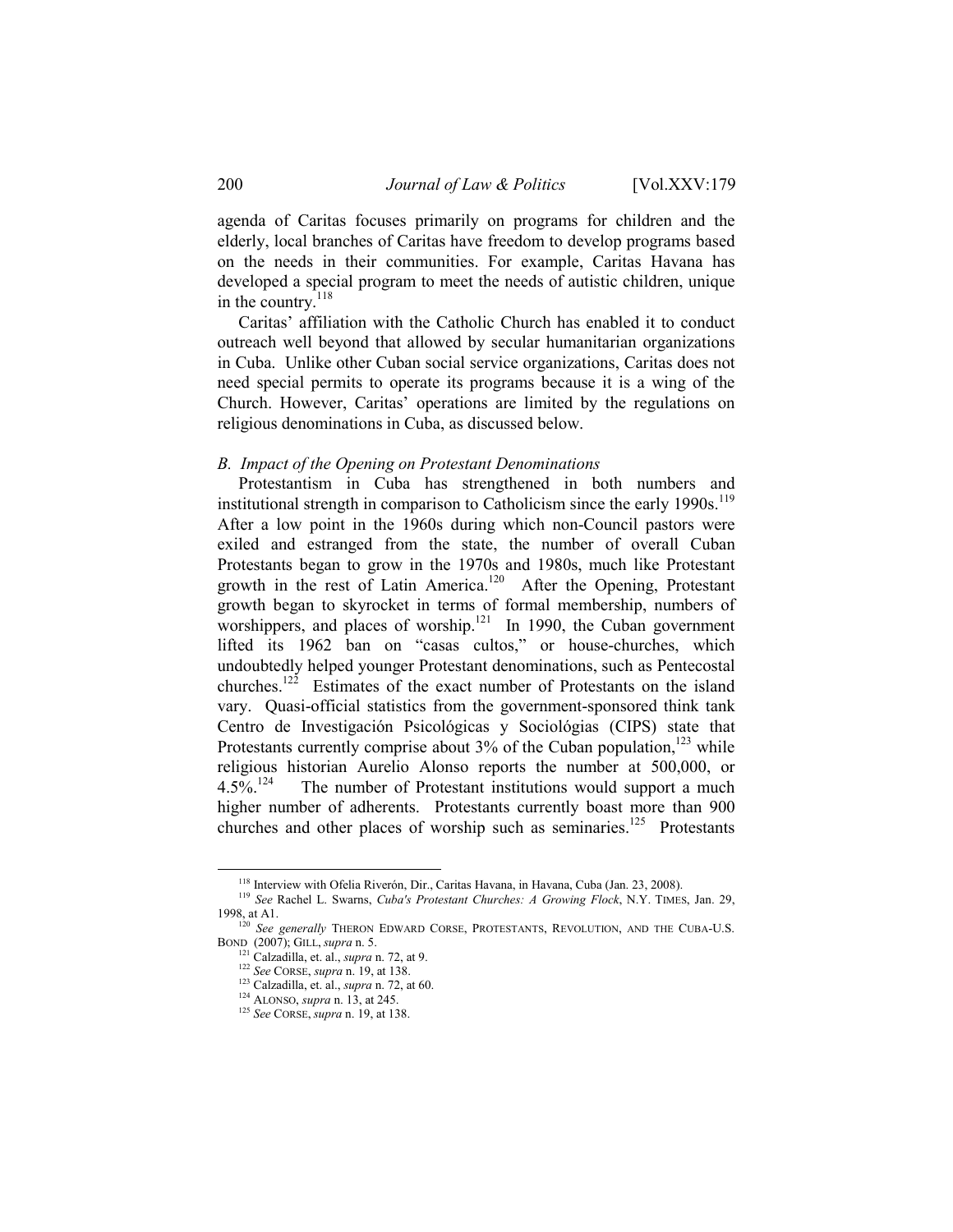also have publications and religious schools similar to Catholic schools. The Matanzas Evangelical Theological Seminary, which was established in 1946 to educate clergy and make Protestantism more accessible for lay persons, is flourishing.<sup>126</sup> A Superior Institute of Biblical and Theological Studies with similar goals was recently opened in Havana.<sup>127</sup>

The Council of Churches has continued to take primarily progovernment positions. Since the Opening, three of their prominent members have become members of the Cuban parliament: Baptist Minister Raúl Suárez, Presbyterian minister Sergio Arce, and Episcopalian minister Pablo Odén Marichal. Suárez has been criticized by Protestants who are not members of the Council for not doing more to voice dissent against the government.<sup>128</sup> Suárez directs the Martin Luther King, Jr. Center in Havana, a Baptist church and community organization which has been active in efforts to promote religious and racial equality in Cuba.<sup>129</sup> The Center is the only place in Cuba where religious books are published and sold,<sup>130</sup> thus allowing the government to maintain control over the dissemination of religious ideas.

As discussed above, the Cuban government regulates participation in the Council of Churches. Certain members of the Council of Churches have been selected to serve in the Government. Council members have limited autonomy to speak out against the government, but benefit from their increased political power. The Cuban government maintains close ties with the group but does not depend on the Council of Churches for its ability to function. By keeping Protestant elites within the fold of the government through corporatist mechanisms, the Cuban government marginalizes a religious group whose power is spreading rapidly throughout the rest of Latin America. Those Protestant groups not represented by the Council of Churches have decentralized organizational structures and are more difficult to regulate, much like the Afro-Cuban faiths.

# C. Impact of the Opening on Afro-Cuban Religions

Greater freedoms for Afro-Cuban religions were granted almost immediately after the fall of the Soviet Union, before the official Opening.

 $\overline{a}$ 

 $30$  Ham Interview, *supra* n. 28.

<sup>126</sup> See http://www.cuba-theological-seminary.com/index.htm.

 $127$  Calzadilla et. al., supra n. 72, at 60.

<sup>&</sup>lt;sup>128</sup> Jill Goldenziel, Anonymous Interview with Cuban Religious Leader, January 2007 (name withheld to protect interviewee).

 $129$  Sarah van Gelder & Justine Simon, Baptists and Popular Education in Cuba: An Interview with Joel Suárez, YES MAG., June 12, 2007, http://www.yesmagazine.org/issues/latin-america-rising/1780.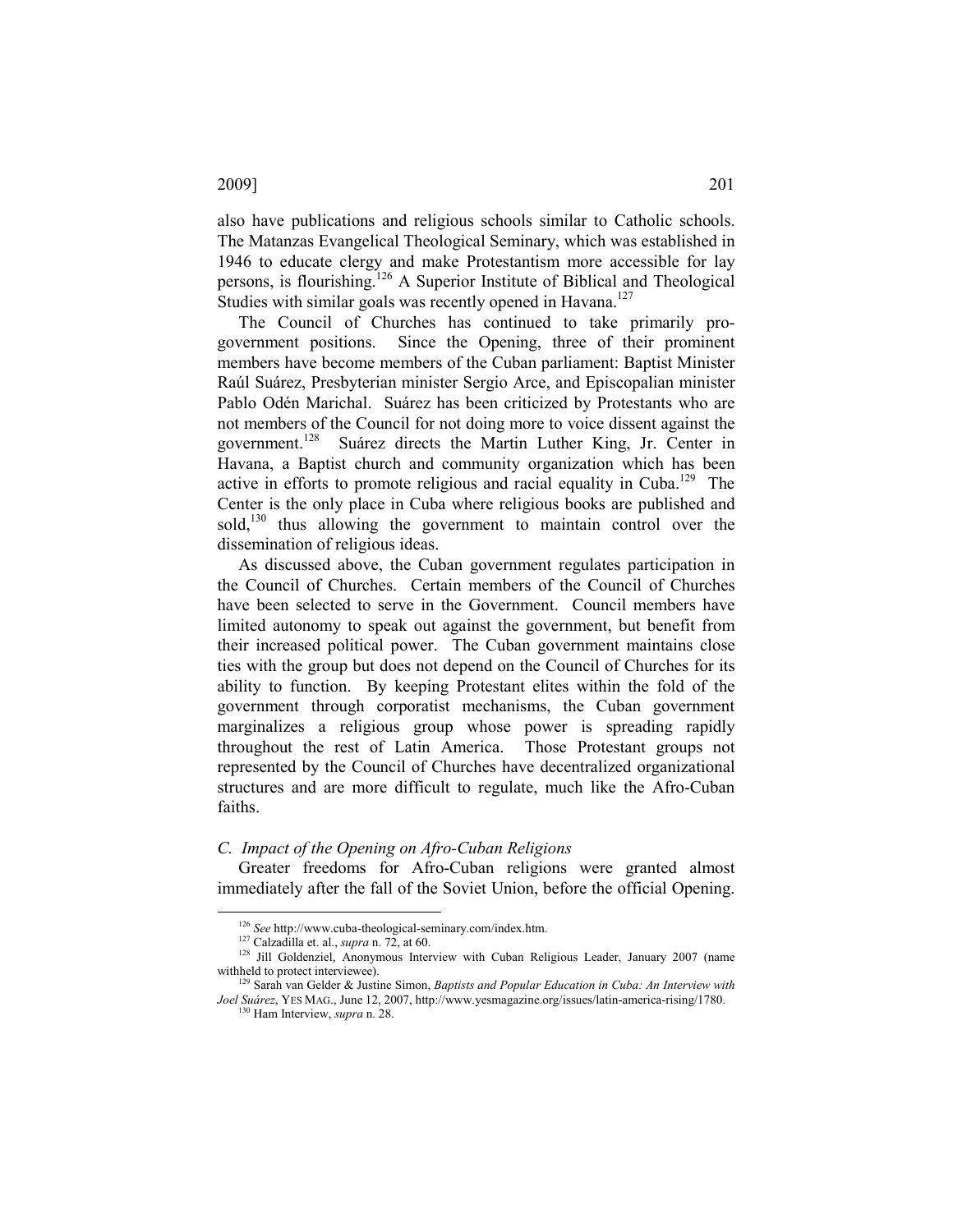The 1990 lifting of the ban on house-churches effectively legalized worship in the Afro-Cuban faiths for the first time since the Revolution, since Afro-Cuban rituals traditionally revolve around home-based ceremonies. Due to the informal nature of these house-churches, statistics on their numbers vary widely, with scholars citing numbers between 1,100 and  $20,000$ .<sup>131</sup>

After the Opening of 1991, Afro-Cuban religions grew rapidly, like other faiths. The Cuban government began to bring Afro-Cuban organizations into its corporatist fold by giving official recognition to certain religious organizations. In 1991, the government recognized the Yoruba Cultural Center in Havana, which serves as an umbrella organization for Afro- Cuban religions. The Yoruba Cultural Center has approximately 40,000 individual members who are somehow involved in Center programming or share its resources. The Afro-Cuban religions are non-exclusive by nature, and this membership may be very loose for many people. People may come to the Yoruba Cultural Center seeking advice on what temples to attend in times of sickness or need, but will have little other contact with the Center.<sup>132</sup> Through official recognition and financial sponsorship of the organization, the government is able to monitor its activities.

Several other Afro-Cuban organizations have gained official recognition. The Abakuá religious organization has a long-standing place in Cuban society. Abakuá began as a slave society in 1836.<sup>133</sup> The group currently boasts 20,000 members in 158 clubs in Havana, Matanzas, and Cardenas.<sup>134</sup> As a slave society, Abakuá worked to buy slaves their freedom and to organize the labor force. Today, Abakuá is a men's group that mobilizes financial resources for the provision of social services. As a secret society, its workings are unclear, but they involve a fusion of religious practices from the Yoruba, Bantu, and Calabari traditions, including ritual objects, elders with knowledge, and lifelong pacts of fraternity.<sup>135</sup> The anthropologist Ivor Miller compares their function to Masonic lodges in the United States. Abakuá has had great influence in all types of Cuban popular music since the 1920s, and its reach as a symbol of national culture goes far beyond its male members. Since 1991, Abakuá

<sup>&</sup>lt;sup>131</sup> See CORSE supra n. 19, at 138-39.

<sup>&</sup>lt;sup>132</sup> Rubiano Interview, *supra* n. 59.

 $133$  See Miller, *supra* n. 16, at 164.

<sup>&</sup>lt;sup>134</sup> Interview with Ramon Torres Zayas, Journalist & Abakuá Activist, in Havana, Cuba (Jan. 22, 2008).<br><sup>135</sup> See Miller, *supra* n. 16, at 161-88.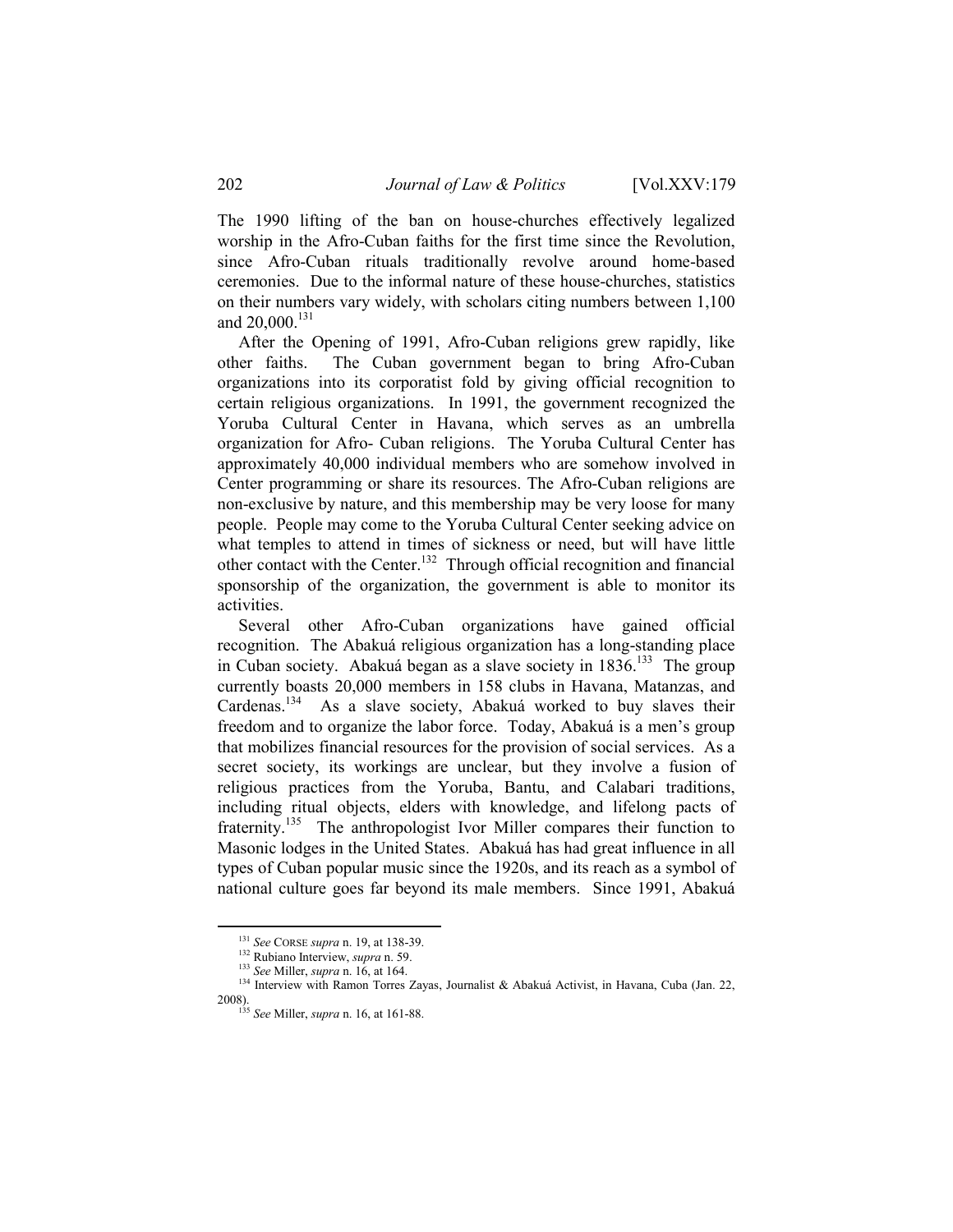has remained a secret society, but it has become officially recognized by the government. Another 30,000 Cubans belong to the Comisión Organizadora de la Letra del Año, which was founded in 1980 and recently received government recognition.

Several official and unofficial organizations for babalawos, or Afro-Cuban spiritual leaders, also exist. Approximately 25,000-28,0000 Babalawos are known as tremendously charismatic figures embedded in the happenings of their local neighborhoods. They provide an enormous resource for social capital and for knowledge of communal needs.<sup>137</sup>

Another barometer of the growth of Afro-Cuban religion is participation in the annual Festival of San Lázaro, which continued to grow throughout the 1990s.<sup>138</sup> Since the beginning of the Special Period, the pilgrimage has also been a venue for rare public political protest in Cuba, with many pilgrims chanting anti-government slogans and carrying anti-Castro paraphernalia. While a few pilgrims have been arrested, the Cuban government has not banned the pilgrimage. The pilgrims' behavior suggests that religious practices may become a venue for political opposition where the government is unable to exact controls over the religious group's organizational structure.

Although Afro-Cuban groups do not attract the "religious tourism" of more established religious denominations, Afro-Cuban religious centers and individual babalawos attract millions of dollars to Cuba's economy.<sup>139</sup> The Cuban government has organized several conferences around its Afro-Cuban religious groups to bring tourism to the island, and attendees purchase Afro-Cuban goods and clothing that are marketed by the Office of Religious Affairs and the City of Havana.<sup>140</sup> Afro-Cuban societies receive little to no legal remuneration from the marketing of their goods and services.<sup>141</sup> In addition to material remuneration, the Cuban government also receives political goods from deregulating Afro-Cuban religions. The increased visibility of these faiths allows the Cuban government to reinforce the appearance of religious liberty while also promoting beliefs that undermine the hold of Catholicism.<sup>142</sup>

<sup>&</sup>lt;sup>136</sup> Rubiano Interview, supra n.59.

<sup>137</sup> Calzadilla et. al., supra n. 17, at 65-78.

<sup>&</sup>lt;sup>138</sup> Hagedorn, *supra* n. 65, at 44 (discussion of the Festival of San Lázaro).

 $^{139}$  A. CASTRO FIGUEROA, supra n. 43, at 92.

 $^{140}$   $\overline{ld}$ .

<sup>141</sup> Miller, supra n. 16, at 161.

<sup>&</sup>lt;sup>142</sup> A. CASTRO FIGUEROA, *supra* n. 43, at 91.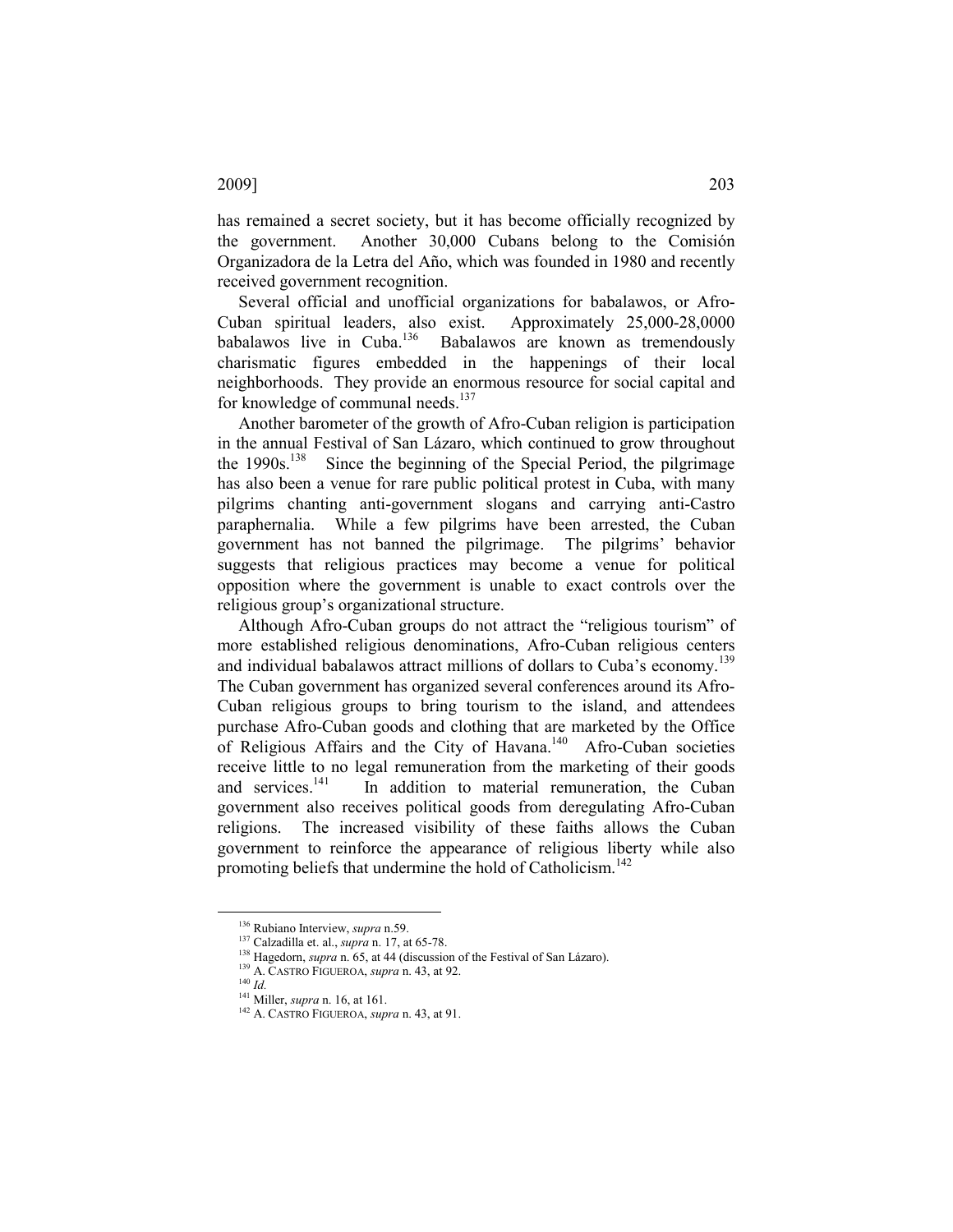Despite a lack of assistance from foreign groups, these uniquely Cuban organizations mobilize an enormous amount of material resources in the community and provide social services and a political outlet. The soft political power and rapid growth of Afro-Cuban religions has not gone unnoticed by the Cuban government. The government began to restrict the casas culto in April 2005.<sup>143</sup> All casas culto must now register, apply for permits to operate, maintain a distance of two kilometers from other house churches of the same denomination, and limit gatherings to less than twelve people.<sup>144</sup> These regulations, along with the government's increased monitoring of more established Afro-Cuban organizations, suggest the Cuban government's concern about the political power of Afro-Cuban faiths. Although these groups are less formally organized and have fewer ties to the U.S. than more mainline religious denominations, their ability to quickly mobilize the Cuban population presents a political issue for the Castro regime.

#### D. Impact of the Opening on Other Religions

Minority faiths in Cuba have also flourished since 1991. The Jewish community in Cuba, which lost 95% of its population after the Revolution, is vibrant once again. The Jewish community's three synagogues provide a full range of social services including a pharmacy, a visiting doctor, medical equipment, laundry facilities, daily breakfasts, snacks, and Friday night dinners.<sup>145</sup> The Jewish community has maintained about 200 families due to a strong interest in conversion by Cubans with Jewish heritage. Although the Cuban government has no diplomatic relations with America or Israel, where most of the world's Jewish population resides, the Cuban Jewish community retains strong ties to both countries. The community is assisted greatly in its efforts by groups of American Jews traveling to Cuba on religious visas and carrying with them clothing and medical supplies. The community also helps arrange for emigration to Israel through a program with the Canadian embassy. Since this program with the Canadian embassy developed 15 years ago, about 120 people have emigrated to Israel.<sup>146</sup> Many of these Jews used Israel as a way station to get to the United States.<sup>147</sup> Adela Dworin, president of the Jewish

<sup>143</sup> CORSE, *supra* n. 19, at 139.

 $144$   $Id.$ 

<sup>&</sup>lt;sup>145</sup> Interview with Adela Dworin, President Jewish Community of Havana, in Havana, Cuba (Jan. 27, 2007); Interview withYacob Berezniak, Community Leader Adath Israel Synagogue, in Havana, Cuba (Jan.25, 2008).

 $146$  Berezniak Interview, supra n. 146.

<sup>&</sup>lt;sup>147</sup> Interview with Maritza Corrales Capestany, Author & Communist Party Member, in Havana,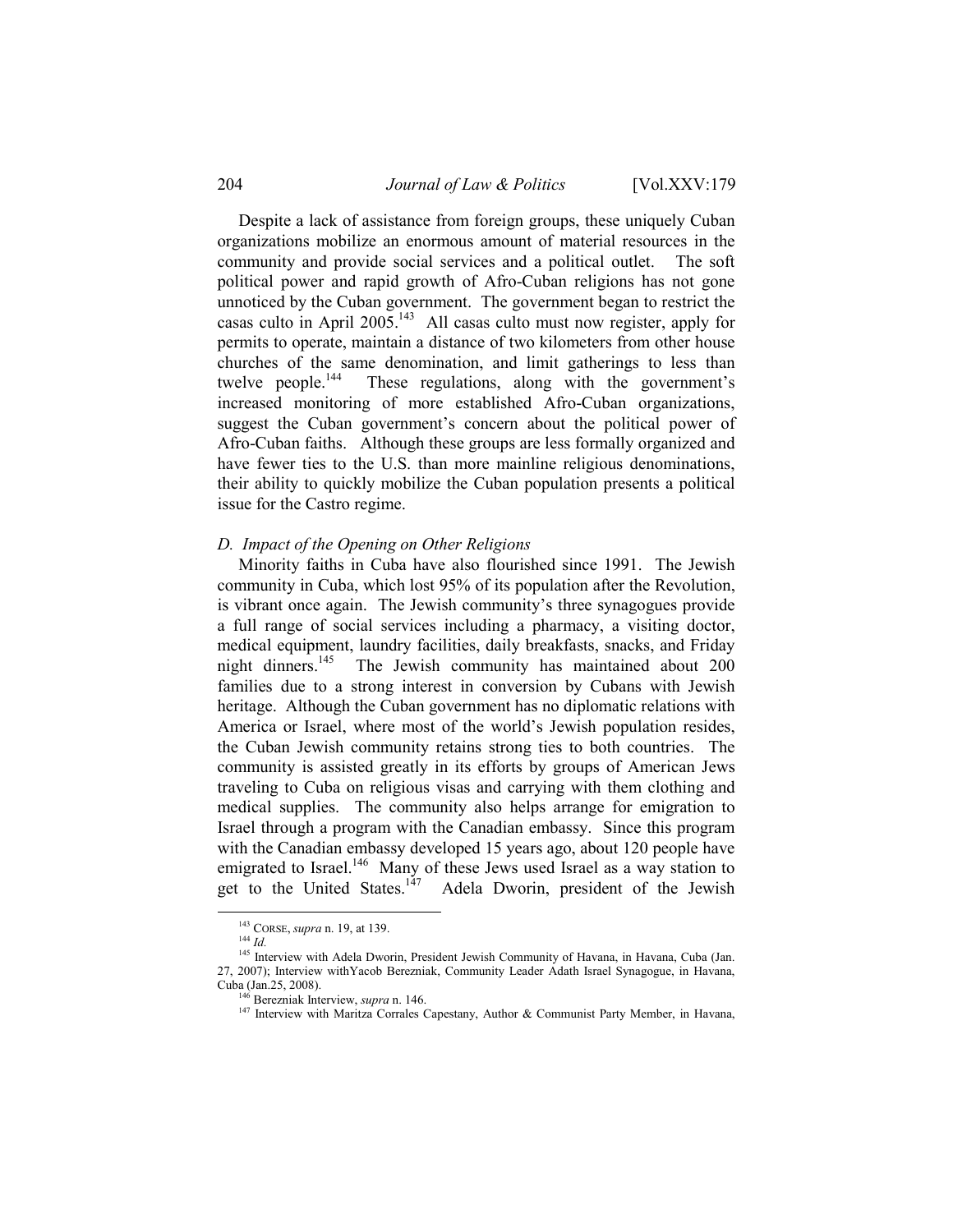community in Havana, denies that the recent interest in conversion has been a scheme to use religion to get out of Cuba.<sup>148</sup> Instead, she believes that the renewed interest in religion since 1991 has caused Cubans to be curious about their Jewish heritage and to rediscover that tradition. Indeed, Fidel Castro has previously shown support for the community's efforts to connect with Cuban Jewish heritage by attending a Hanukah party at the Jewish Community Center in 1998. Fidel's participation in the Jewish religious and cultural celebration brought legitimacy to Jewish observance in Cuban society.

Other minority faiths have grown since 1991. Cuba's first mosque opened in 2007, and many Cubans have been converting to Islam.<sup>149</sup> Buddhists are now too an officially recognized religious group in Cuba. Greek and Russian Orthodox Churches are being built on the island for the first time.<sup>150</sup> Religious revival in this formerly atheist state appears to be well underway.

#### VI. THE COSTS OF RELIGIOUS LIBERTY

Although religion did not pose a credible political threat to the Revolution in 1991, the Cuban government was aware that religious revival had become a potent political force in the post-Communist world and elsewhere in Latin America.<sup>151</sup> The Cuban government has thus taken precautions to ensure that religious groups do not threaten governmental authority. The Cuban government has incurred substantial monitoring costs by expanding its system of religious corporatism to include new official and semi-official organizations designed to monitor religion.

The Cuban government fears that the U.S. will attempt to exert political influence through its religious groups. These fears are not unfounded. The U.S. has sought to exploit the Cuban government's opening toward civil society and religion. In the mid-1990s, the U.S. adopted a policy of supporting dissident groups in Cuba, including the Roman Catholic Church, to foster a civil society independent from the Cuban Government.<sup>152</sup> As recently as 2004, the U.S. State Department's

Cuba (Jan. 27, 2008).

<sup>&</sup>lt;sup>48</sup> Dworin Interview, *supra* n. 146.

<sup>149</sup> Dora Amador, Acontecimientos Religiosos en Cuba, EL NUEVO HERALD, Apr. 6, 2006, at 15.

<sup>&</sup>lt;sup>150</sup> Corrales Interview, supra n, 148.

<sup>&</sup>lt;sup>151</sup> See Stanislaw Burdziej, Religion and Politics in the Polish Public Square Since 1989, 33 REL. STATE AND SOCIETY 2, 165-74, at 170 (citing the Church's role in the collapse of communism in Poland).

Jorge Domínguez, An Increasingly Civl Cuba, FOREIGN POL'Y 100-02 (2000); Jorge I.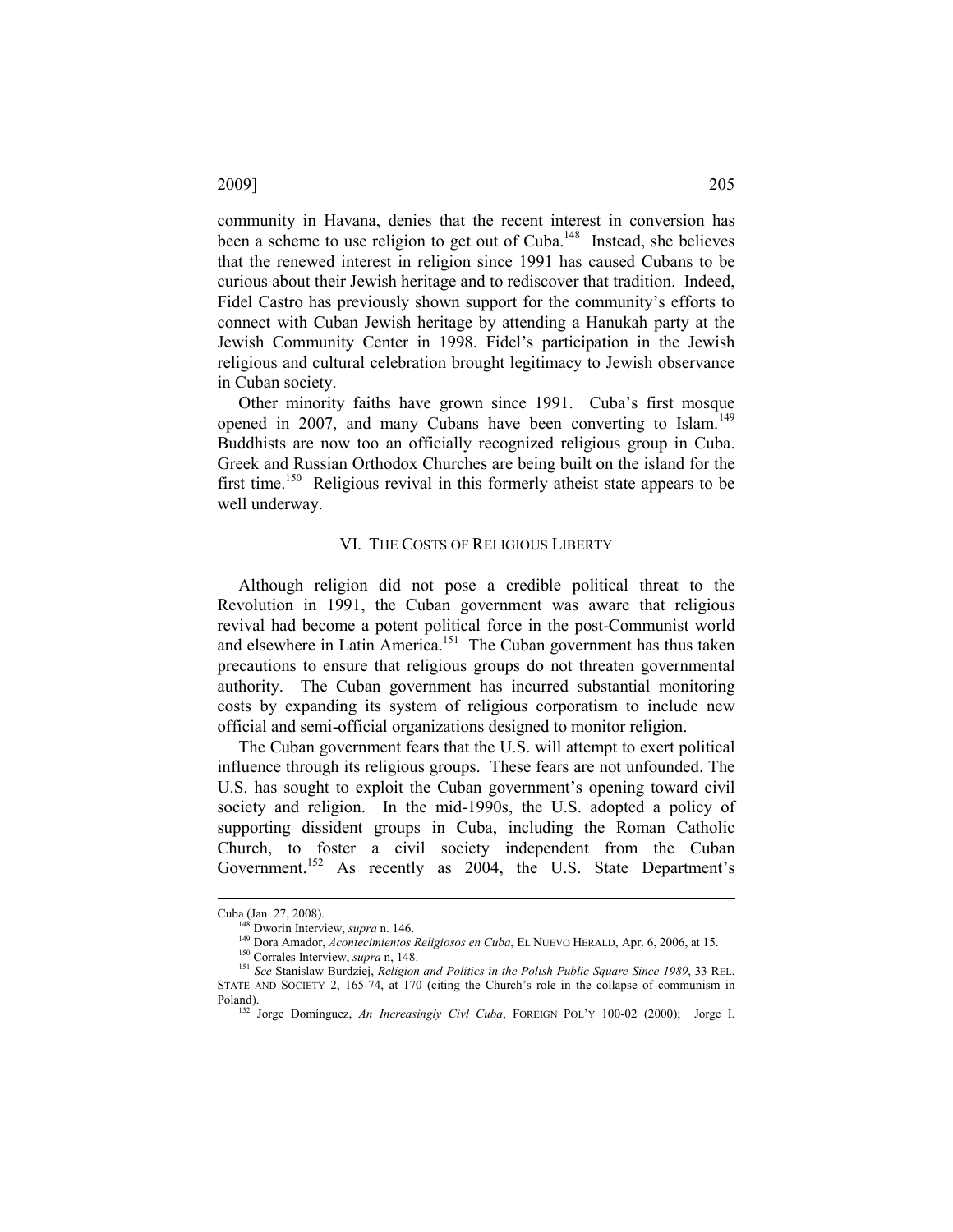Commission for Assistance to a Free Cuba recommended that U.S. churches use humanitarian aid to Cuba to promote democracy.<sup>153</sup> The Cuban government has condemned such policies, and has taken steps to monitor religion to thwart U.S. aims.<sup>154</sup>

The Cuban government has significantly increased its costs related to monitoring religious groups since 1991. The Cuban government established the Office of Religious Affairs as an intermediary between it and religious organizations in 1962 and greatly increased its capacity in the early 1990s. The Office of Religious Affairs, directed by Caridad Diego, assigns representatives to each of the communities of faith in Cuba. These representatives sporadically attend the events of their assigned communities and bring any concerns of that faith community to the government. Religious leaders must also apply to the Office of Religious Affairs for permits to leave the country or to bring religious dignitaries from abroad into Cuba. Additionally, religious leaders must get permits to buy computers or other office equipment. The Office of Religious Affairs officially serves an administrative function. However, in its administrative dealings, the Office of Religious Affairs collects a wealth of information about the internal workings of Cuban's communities of faith.

The government-sponsored think tank Centro de Investigación Psicológicas y Sociológias  $(CIPS)^{155}$  also serves to investigate the operations of religious organizations. CIPS was developed after the Opening of 1991. CIPS employs fifty full-time researchers, and a twelveperson division exclusively studies the workings of religious institutions in Cuba.<sup>156</sup> When CIPS was first established, some religious leaders were told that it was being organized to stop religion.<sup>157</sup> While this has not occurred, CIPS has gathered the most comprehensive collection of data on religious organizations within Cuba by contacting and interviewing religious leaders of all faiths throughout the country.<sup>158</sup>

To understand how the Cuban government uses these branches to control and gather information about religion, consider how the Office of

Domínguez, U.S. Policy toward Cuba in the 1980s and 1990s, 533 ANNALS AM. ACAD. POL. & SOC. SCL 165-76 (1994).

<sup>&</sup>lt;sup>153</sup> U.S. Dep't of State, Commission for Assistance to a Free Cuba, Report to the President (2006), available at www.cafc.gov.

 $154$  See Cuba to Reject US Aid, supra n. 91.

<sup>155</sup> Centro de Investigaciones Psicológicas y Sociológicas, http://www.cips.cu/.

<sup>&</sup>lt;sup>156</sup> Interview with Ana Celia Perera, Director of Research Programs at Centro de Investigaciones Psicológicas y Sociológicas, in Havana, Cuba (Jan. 19, 2007).

<sup>157</sup> Jill Goldenziel, Anonymous Interview with Cuban Religious Leader, January 2007 (name withheld to protect interviewee).

<sup>&</sup>lt;sup>8</sup> Perera Interview, *supra* n. 157.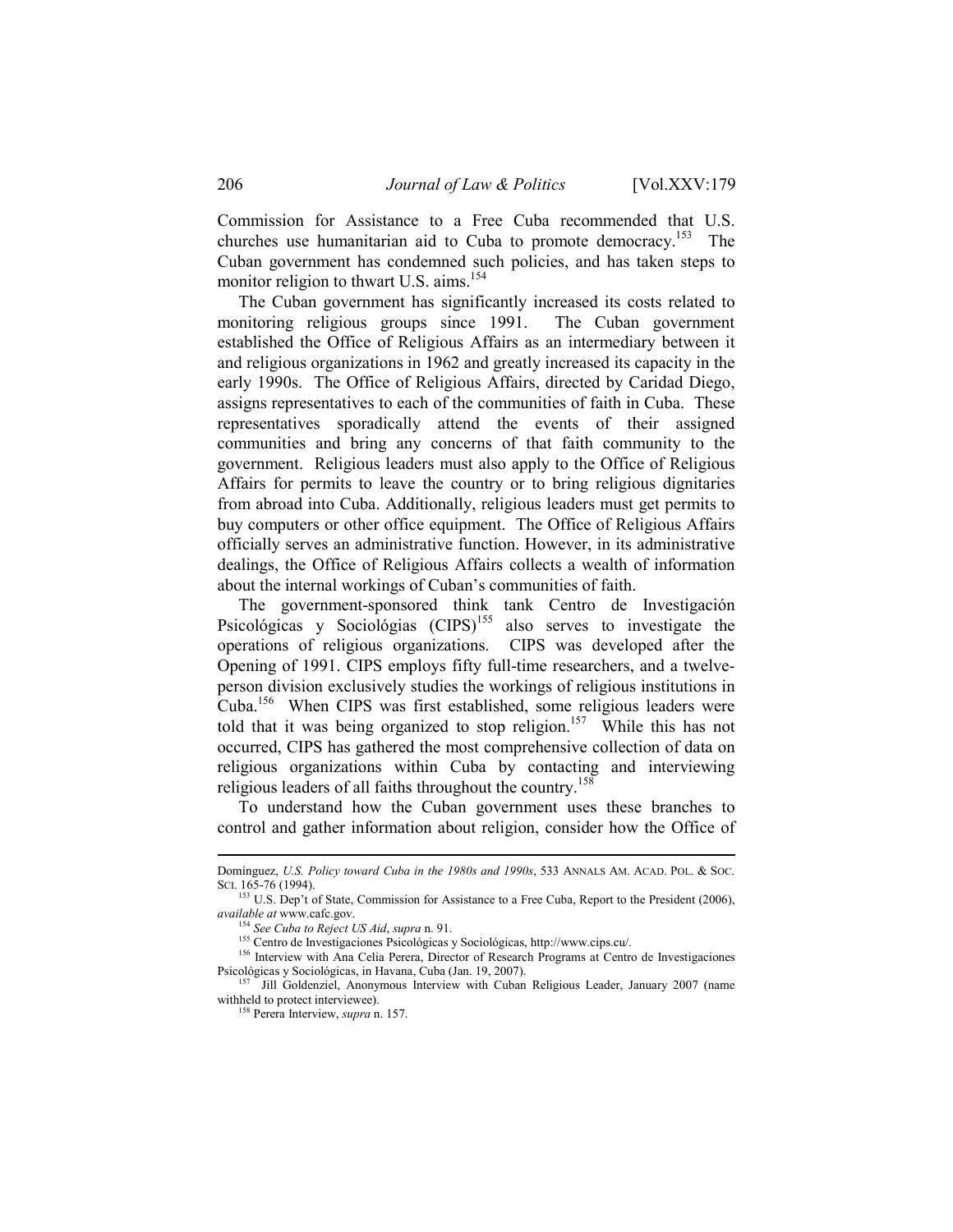Religious Affairs carefully monitors the workings of Caritas. Caritas is likely of particular concern to the Cuban government because of its worldwide organization and frequent contact with Catholic organizations in the United States. Caritas has a direct relationship with the Office of Religious Affairs and is sporadically requested to make presentations about their work and any problems they are having in their operations.<sup>159</sup> Caritas often must negotiate with the Office and with other branches of the government to get the equipment and resources that it needs to properly provide social services.<sup>160</sup> They do not have direct access to import equipment, which means that obtaining vital goods such as medical supplies and wheelchairs often involves a long negotiation process with several government agencies. They also cannot campaign for funds to conduct their work. Caritas professionals are often denied permits to travel abroad to obtain resources and foreign professionals are often denied visas to enter Cuba and work with Caritas.<sup>161</sup> All of their relations with the public are channeled through the government, which maintains controls on to whom they can market their programs.<sup>162</sup> Thus, the Cuban government carefully controls the welfare functions that it has entrusted to Caritas. The U.S. embargo compounds the difficulty by making it difficult for Caritas Cuba to work with Catholics in the United States or to obtain supplies from abroad.<sup>163</sup>

By giving the population limited access to religion and carefully monitoring the activities of these groups, the Cuban government has created tightly contained spaces for political dissent within the public sphere. The Cuban government regulates the contact that religious leaders can have with information and with the world at large. Religious leaders cannot travel in or out of the country without government approval, which is often dependent on the overall political climate.<sup>164</sup> Religious books may not be imported unless a list of names is first submitted to the government

<sup>54</sup> Riverón Interview, *supra* n. 119.

<sup>&</sup>lt;sup>159</sup> Jill Goldenziel, Anonymous Interview with Cuban Religious Leader, January 2008 (name withheld to protect interviewee).

<sup>&</sup>lt;sup>160</sup> Jill Goldenziel, Anonymous Interview with Cuban Religious Leader, January 2008 (name withheld to protect interviewee).

<sup>&</sup>lt;sup>161</sup> Jill Goldenziel, Anonymous Interview with Cuban Religious Leader, January 2008 (name withheld to protect interviewee).

<sup>162</sup> Jill Goldenziel, Anonymous Interview with Cuban Religious Leader, January 2008 (name withheld to protect interviewee).

<sup>&</sup>lt;sup>163</sup> Jill Goldenziel, Anonymous Interview with Cuban Religious Leader, January 2008 (name withheld to protect interviewee).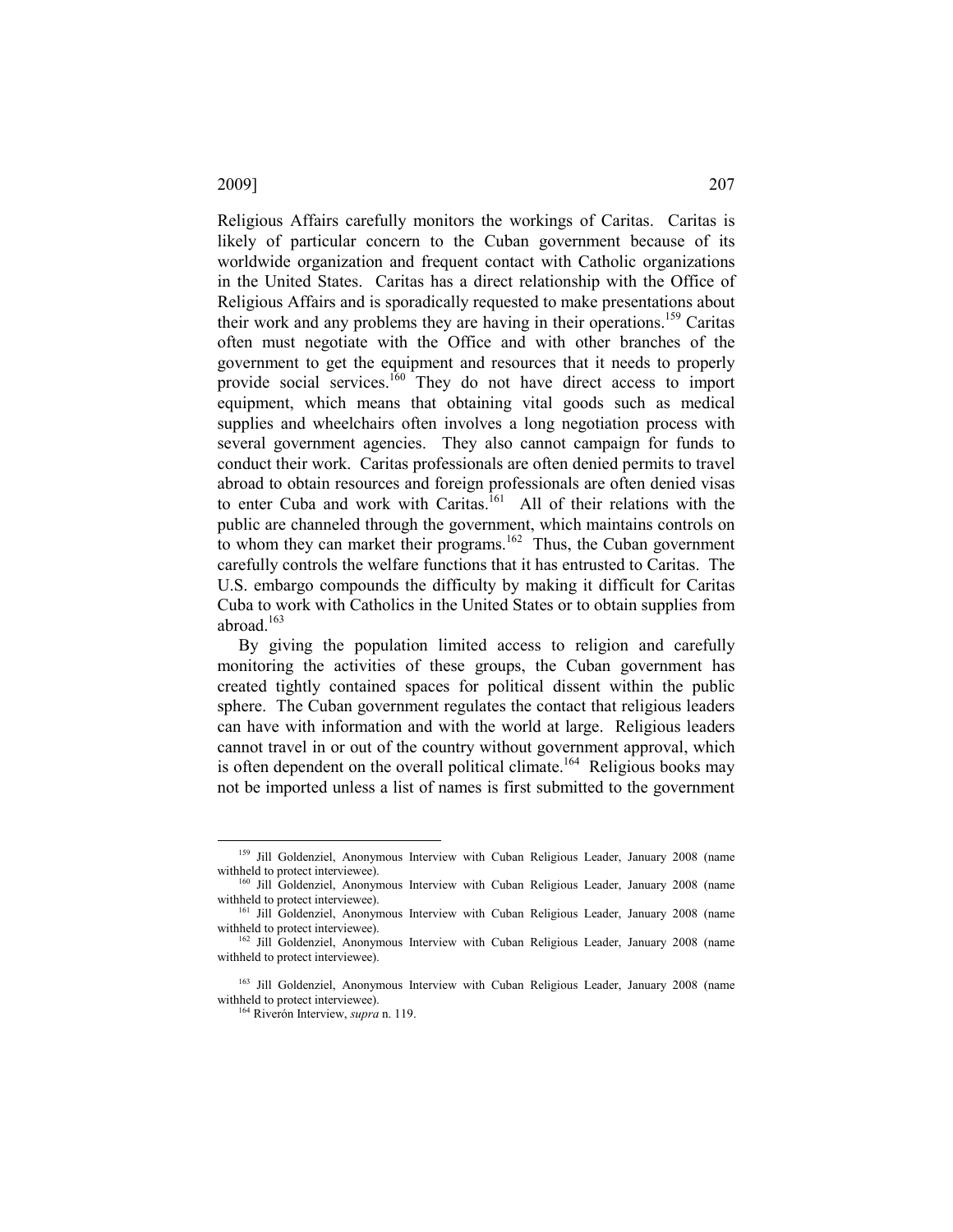for approval.<sup>165</sup> Material resources arriving from abroad are subject to government investigation and approval. Religious organizations cannot expand or build new houses of worship without government permission. Religious groups must report regularly to the Office of Religious Affairs about their current activities and future plans, and the Office of Religious Affairs must approve any major or minor purchases, from new computers for administrative use to wheelchairs and other items for humanitarian assistance. Yet in public, the Cuban government is able to maintain the veneer of responsiveness to the demands of its people for greater freedom of expression.

Although Cuba's constitutional change to become a secular state appears to increase religious freedom, the Cuban government has greatly increased its efforts to regulate and monitor religion. The Cuban government will likely continue to allow religious liberty until the cost of monitoring its burgeoning religious life exceeds the benefits of economic growth brought by religious tourism and social service provision. When the costs outweigh the benefits, the Cuban government will need to decide if it can incur the financial costs of shutting down religious practice in Cuba and any accompanying public dissent. The Cuban government will have excellent information to estimate these costs because of its close tabs on religious organizations through the Office of Religious Affairs and CIPS. Alternatively, the government could cease its monitoring of religious groups, thereby further increasing religious liberty, and accepting the potential political consequences.

# VII. CONCLUSION: DEMOCRACY AT THE RELIGIOUS MARKETPLACE?

U.S. sanctions against Cuba have amounted to the sanctioning of faith on the island. Religious pluralism has flourished, Cuban believers enjoy greater freedom of religious expression than ever before, and flows of Bibles and bread from U.S. religious groups make religion increasingly attractive to Cubans. Meanwhile, the Cuban government monitors religion closely while reaping the economic and political benefits of religious freedom.

The Cuban story is also one of popular constitutionalism that reveals both the causes and effects of a constitutional change in a non-democratic state. Even when atheism was law, religious groups stealthily mobilized, which eventually spurred the Cuban government to give them greater

l

<sup>&</sup>lt;sup>165</sup> Ham Interview, *supra* n. 29.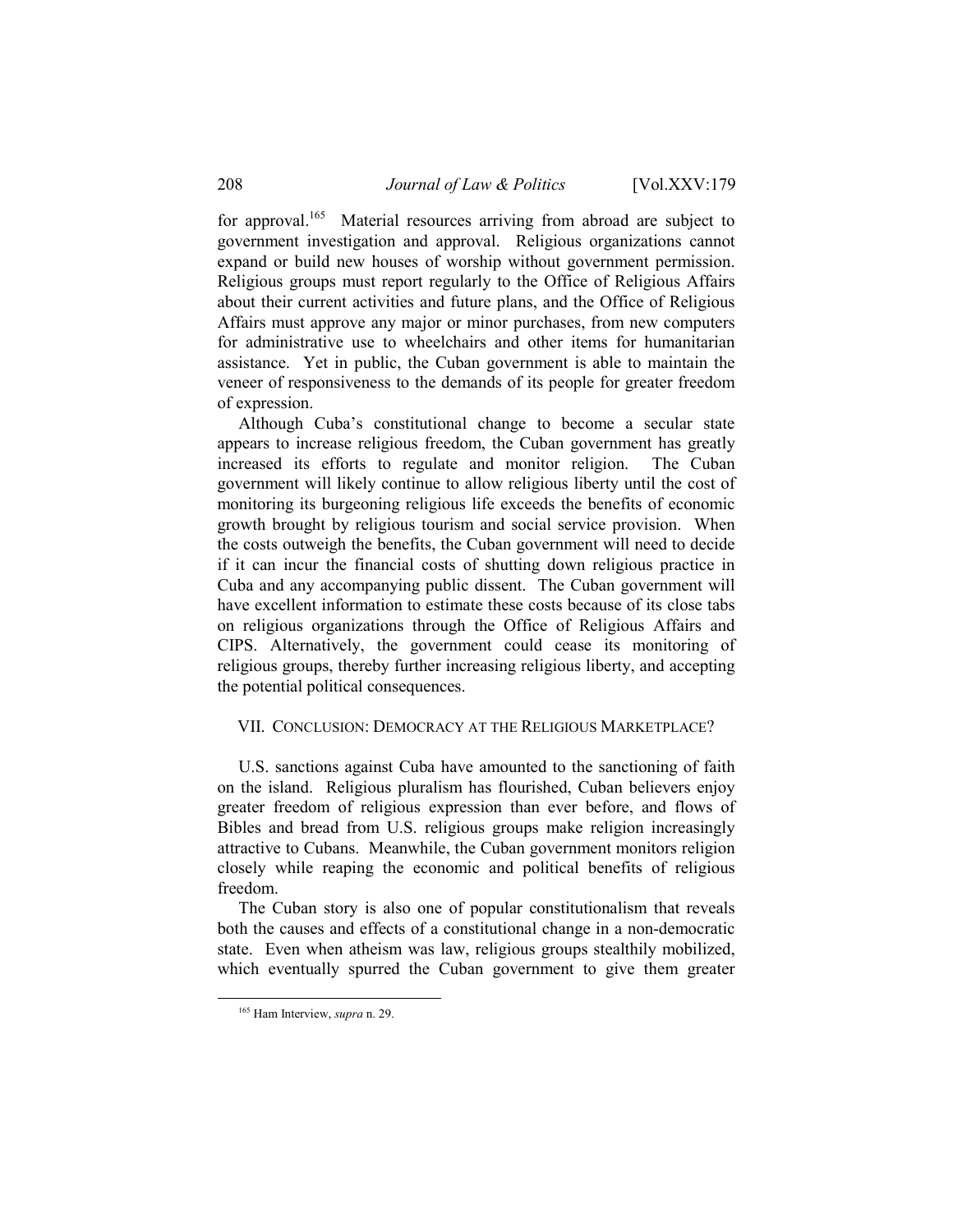constitutional freedoms. The resulting constitutional change had an enormous impact on the lives of Cuban religious believers, who began to practice their faiths in droves. Besides the domestic political dynamics between religious and political actors, religion provides a vital link between Cuba and the outside world. By facilitating the flow of information into Cuba and providing a material connection between Cubans and religious adherents elsewhere, Cuban religious organizations have facilitated pressure on the Cuban government to provide other liberties to its citizens, despite tight government controls. Even in socialist Cuba, the people's constitution<sup>166</sup> is, in some sense, alive and well.

To harness the power of religious groups to promote democracy in Cuba, the U.S. must first understand the Cuban government's corporatist relationship with religion. Democracy promotion through humanitarian aid organizations is complicated by the Cuban government's tight monitoring of religious organizations. Exertion of too much pressure through these channels may backfire, resulting in a crackdown on religious freedoms on the island. Aggressive U.S. programs explicitly linking humanitarian aid to democracy promotion, like those promulgated in 2004, are unlikely to succeed.

Yet in careful measures, the flow of foreign money into Cuba through religious organizations, particularly from the U.S., may stealthily promote political change in Cuba. U.S. religious and humanitarian groups may promote democracy through information flows and the encouragement of participation in civic and associational life.<sup>167</sup> Under the Bush Administration, the U.S. closed this window to Cuban democracy. The Office of Foreign Assets Control clamped down on perceived abuses of the religious visa, noting that the number of travelers to Cuba on religious visas increased when family visitation restrictions were tightened.<sup>168</sup> The Obama administration now may be opening the door to such aid once again. While the Obama administration has not taken action on religious visas per se, Congress in 2009 cited the need for improved U.S.-Cuban relations for regional relations,<sup>169</sup> and the Obama administration promptly

# 2009] 209

<sup>&</sup>lt;sup>166</sup> See, e.g., Larry D. Kramer, The People Themselves: Popular Constitutionalism and Judicial Review (Oxford 2004); Bruce Ackerman, We the People Volume 1: Foundations (Harvard 1993).

<sup>&</sup>lt;sup>167</sup> See generally ROBERT PUTNAM, BOWLING ALONE: AMERICA'S DECLINING SOCIAL CAPITAL (1995); Pamela Paxton, Social Capital and Democracy, An Independent Relationship, 67 AMERICAN SOCIOLOGICAL REVIEW 2 (2002).

<sup>&</sup>lt;sup>8</sup> MARK SULLIVAN, CONG. RESEARCH SERV., CUBA: U.S. RESTRICTIONS ON TRAVEL AND REMITTANCES (2009).

<sup>&</sup>lt;sup>169</sup> Staff Trip Report to the Committee on Foreign Relations, United States Senate, 111th Congress, First Session, Feb. 23, 2009, at 12.